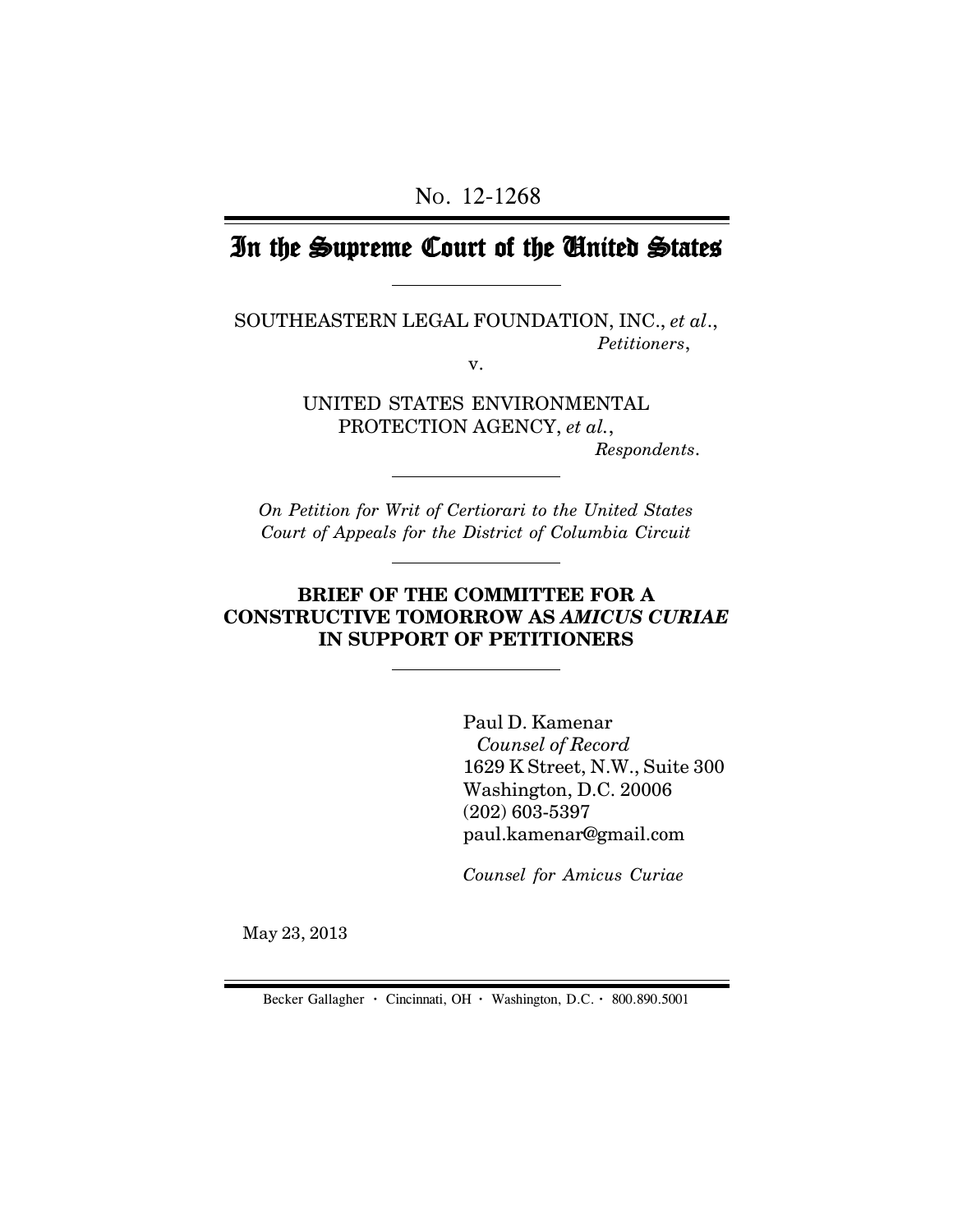# **TABLE OF CONTENTS**

| TABLE OF AUTHORITIES  ii                                                                                                                                                                                                   |  |
|----------------------------------------------------------------------------------------------------------------------------------------------------------------------------------------------------------------------------|--|
| INTEREST OF THE AMICUS CURIAE  1                                                                                                                                                                                           |  |
| SUMMARY OF ARGUMENT  2                                                                                                                                                                                                     |  |
| <b>REASONS FOR GRANTING THE PETITION  4</b>                                                                                                                                                                                |  |
| I.<br>EPA's Endangerment Decision Is Arbitrary,<br>Irrational, Improperly Based On Faulty<br>U.N. Intergovernmental Panel On Climate<br>Change Analyses, And Cannot Support<br>Such A Dramatic Expansion Of Regulatory     |  |
| EPA Impermissibly Failed To Consider The<br>II.<br>Adverse Impacts That Its Endangerment<br>Decision And Greenhouse Gas Regulations<br>Will Have On Human Health And Welfare,<br>And On Wildlife And The Environment  18   |  |
| Even Full Compliance With EPA's Carbon<br>III.<br>Dioxide And Greenhouse Gas Rules Would<br>Achieve Zero Global Benefits, Because<br>Emissions From Other Countries Will<br>Continue To Increase Atmospheric GHG<br>Levels |  |
|                                                                                                                                                                                                                            |  |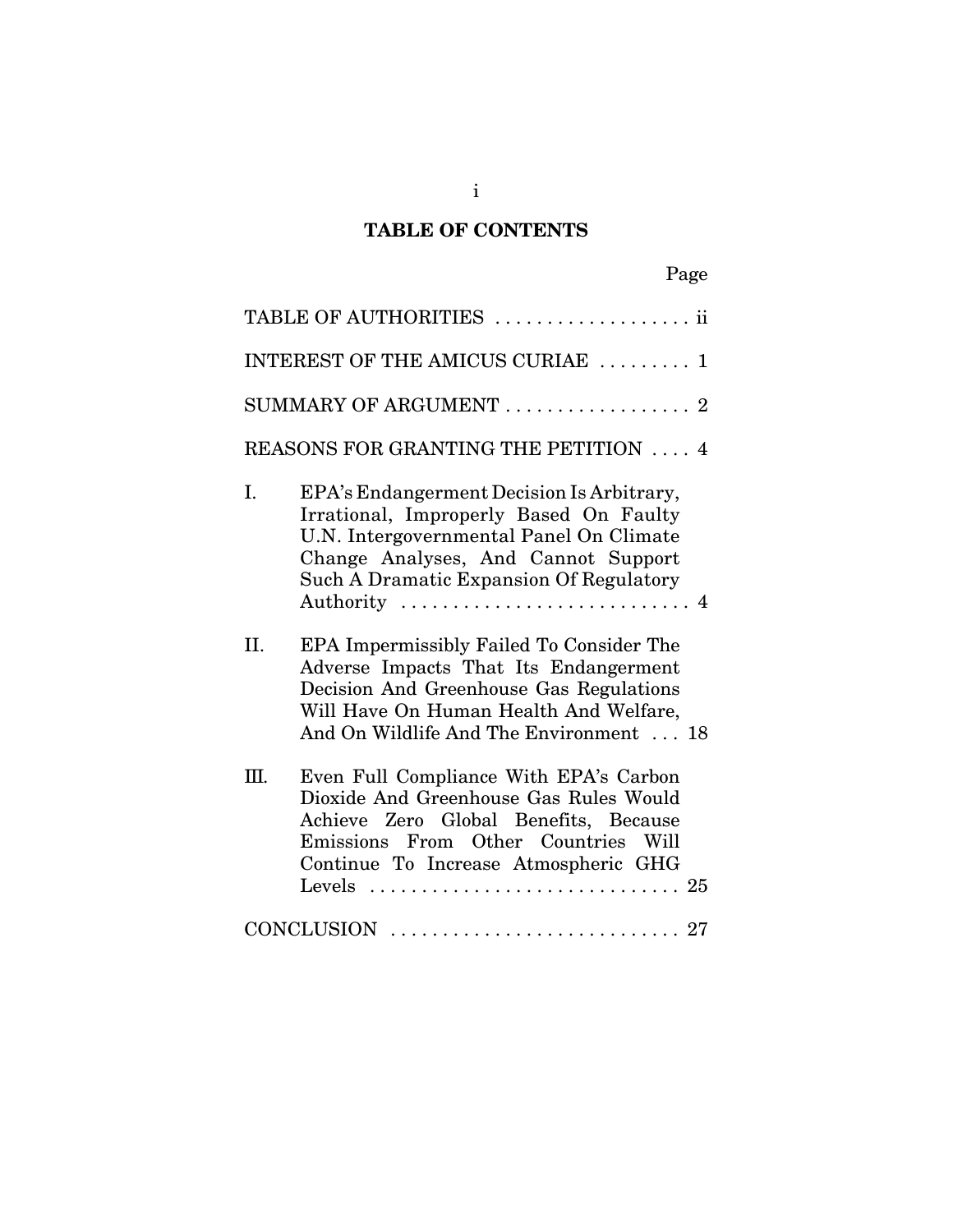### **TABLE OF AUTHORITIES**

Page

#### **Cases:**

| Coalition for Responsible Regulation v. EPA, |  |
|----------------------------------------------|--|
| 2012 U.S. App. LEXIS 25997 (D.C. Cir.        |  |
|                                              |  |
|                                              |  |
| Massachusetts v. EPA,                        |  |
|                                              |  |

### **Statutes and Regulations:**

| Clean Air Act, 42 U.S.C. § 7401, et seq. $\dots$ passim |  |  |  |  |
|---------------------------------------------------------|--|--|--|--|
|---------------------------------------------------------|--|--|--|--|

Information Quality Act, 44 U.S.C. § 3516 (note) . 7, 8

Endangerment and Cause or Contribute Findings for Greenhouse Gases Under Section 202(a) of the Clean Air Act, 74 Fed. Reg. 66,496 (Dec. 15, 2009) (codified at 40 C.F.R. Chapter 1) . . . *passim*

Proposed Endangerment and Cause and Contribute Findings for Greenhouse Gases under Section 202(a) of the Clean Air Act, 74 *Federal Register* 18886, 18894 (proposed April, 24, 2009) . . . . . . 12

### **Rules:**

|--|--|--|--|--|--|--|--|--|--|--|--|--|--|--|--|--|--|--|--|--|--|--|--|--|--|--|--|--|--|--|--|--|--|--|--|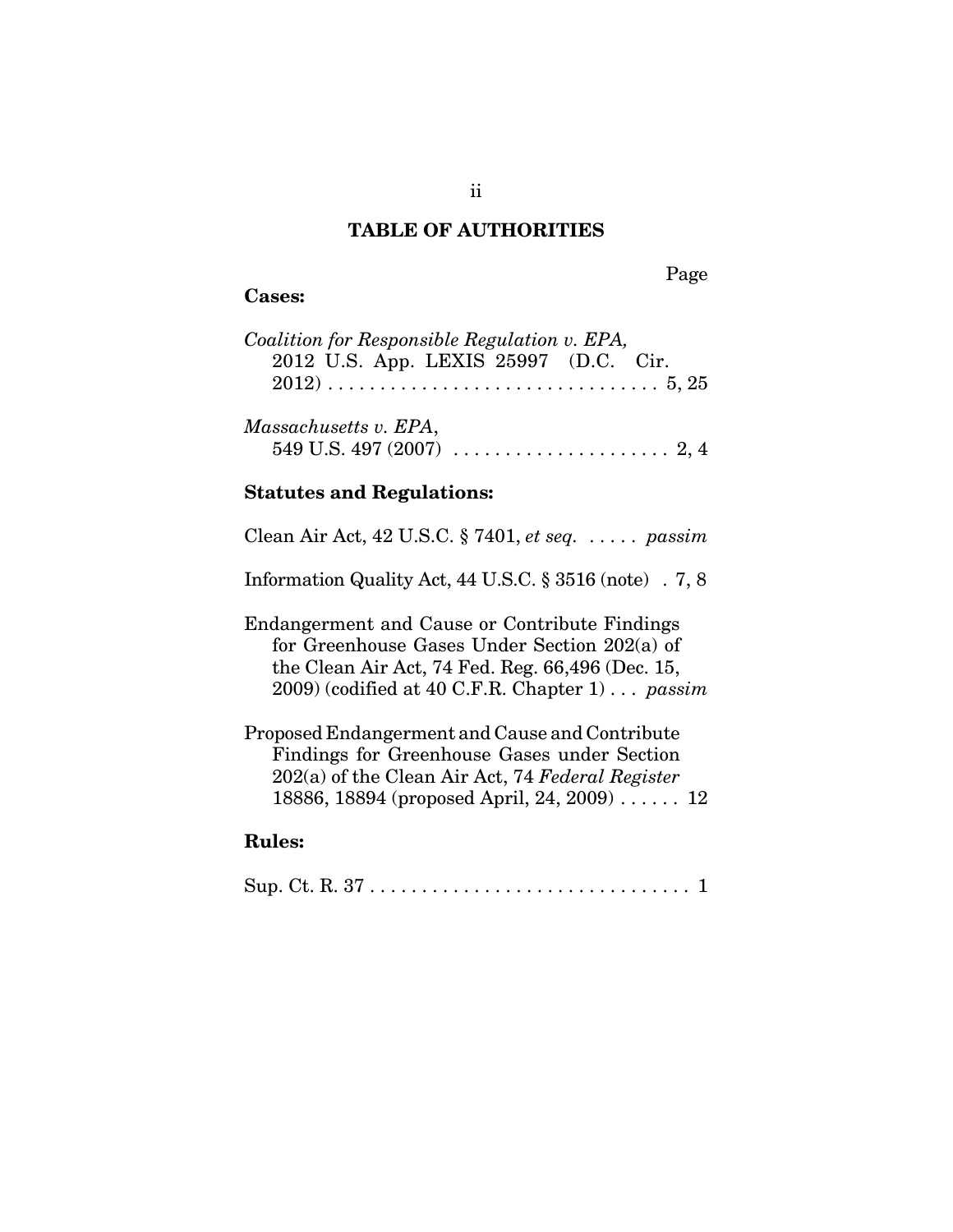## **Other Authorities:**

| "The Climate: A Sensitive Matter," The Economist,<br>Mar. 30, 2013, http://www.economist.com/<br>news/science-and-technology/21574461-climate-<br>may-be-heating-up-less-response-greenhouse-                                                                                                                                   |  |
|---------------------------------------------------------------------------------------------------------------------------------------------------------------------------------------------------------------------------------------------------------------------------------------------------------------------------------|--|
|                                                                                                                                                                                                                                                                                                                                 |  |
| Gabriel Calzada Alvarez, "Study of the effects on<br>unemployment of public aid to renewable energy<br>sources," King Juan Carlos University, 2009 20                                                                                                                                                                           |  |
| American Bird Conservancy, "Bird deaths from<br>wind farms to continue under new federal<br>voluntary industry guidelines,"<br>http://www.abcbirds.org/newsandreports/relea                                                                                                                                                     |  |
|                                                                                                                                                                                                                                                                                                                                 |  |
| Chris Booker, "The debt-ridden EU stares<br>bankruptcy in the face," The (London)                                                                                                                                                                                                                                               |  |
| H. Harvey Brenner, "Many Factors in the<br>Prediction of National Life Expectancy: GDP<br>and unemployment," testimony before the U.S.<br>Senate Committee on Public Works, June 15,<br>2011, http://www.epw.senate.gov/public/<br>index.cfm?FuseAction=Files.View&FileStore i<br>$d = 37188$ bea-2c5f-4100-a767-f264f1a1ced221 |  |
| Harold Brooks, "The tornado drought of 2012,"                                                                                                                                                                                                                                                                                   |  |

August 2, 2012, http://www.norman.noaa.gov/ 2012/08/the-tornado-drought-of-2012/ . . . . . . . 10

## iii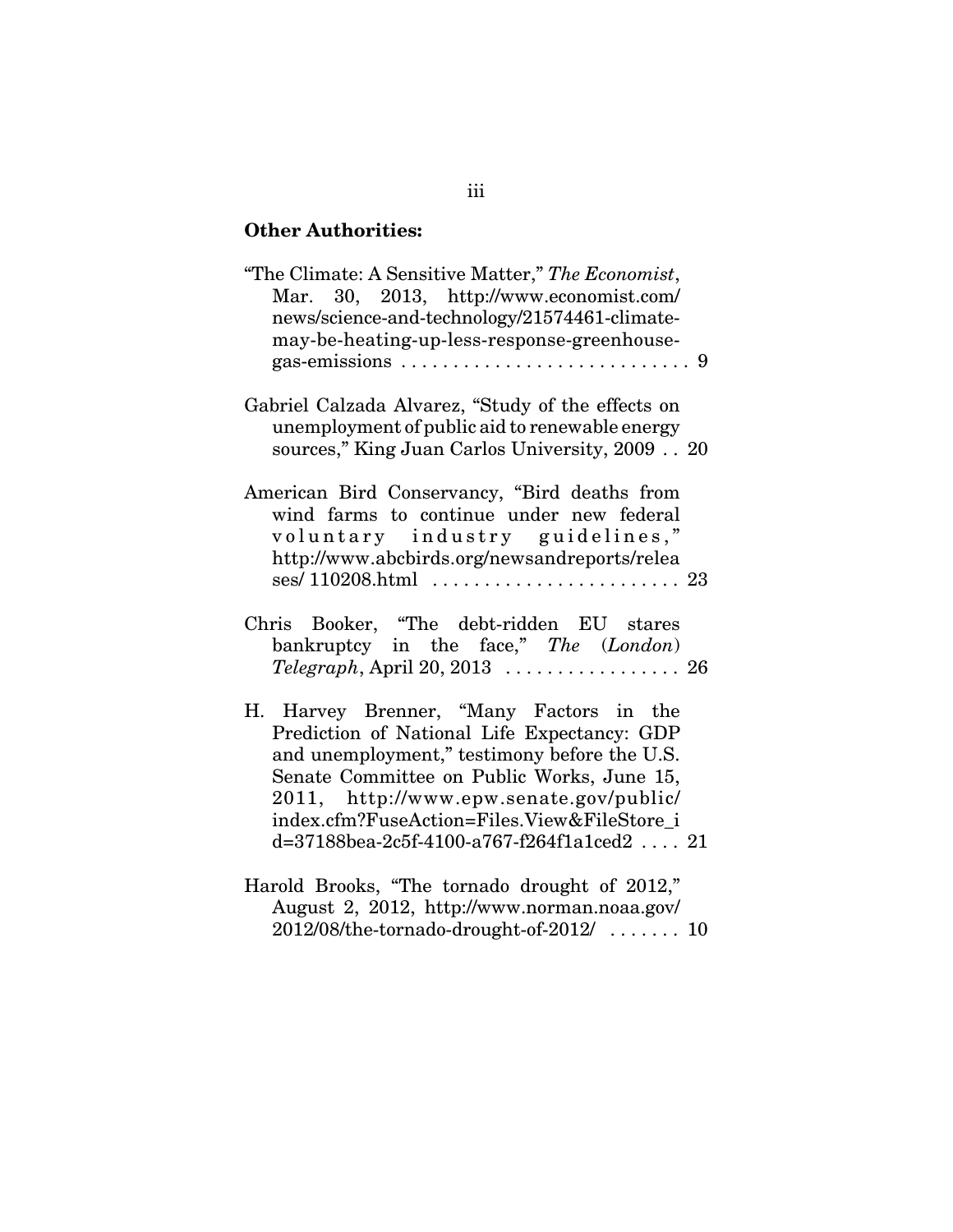| Alan Carlin, "National Center for Environmental<br>Economics comments on draft technical support<br>document for endangerment analysis for<br>greenhouse gas emissions under the Clean Air<br>Act," March 2009, http://WattsUpWithThat.<br>files.wordpress.com/200906/endangerment |  |
|------------------------------------------------------------------------------------------------------------------------------------------------------------------------------------------------------------------------------------------------------------------------------------|--|
|                                                                                                                                                                                                                                                                                    |  |
| Joshua Chaffin, Pilita Clark and Chris Tighe,<br>"Europe is shifting away from carbon agenda,"<br>Financial Times, April 18, 2013  26                                                                                                                                              |  |
| Climate Change Reconsidered: 2011 interim report<br>of the Non-governmental International Panel on<br>Climate Change, Chicago: Heartland Institute,<br>Chapter 5, http://www.nipccreport.org/reports/<br>2011/pdf/05Extreme Weather.pdf  10                                        |  |
| "Controversy over EPA report prepared by Carlin,"<br>http://en.wikipedia.org/wiki/Alan_Carlin.  17                                                                                                                                                                                 |  |
| Judith Curry, "Laframboise on the IPCC,"<br>http://judithcurry.com/2011/10/19/laframboise-                                                                                                                                                                                         |  |
| James Delingpole, "The real cost of global<br>warming," The Telegraph, February 28, 2011,<br>http://blogs.telegraph.co.uk/news/James<br>Delingpole/100078040/the-real-cost-of-global-<br>warming/ $\ldots \ldots \ldots \ldots \ldots \ldots \ldots \ldots \ldots \ldots 20$       |  |
| Paul Driessen, "Affordable Energy: The foundation<br>of human rights and environ-mental justice,"<br>American Legislative Exchange Council, April                                                                                                                                  |  |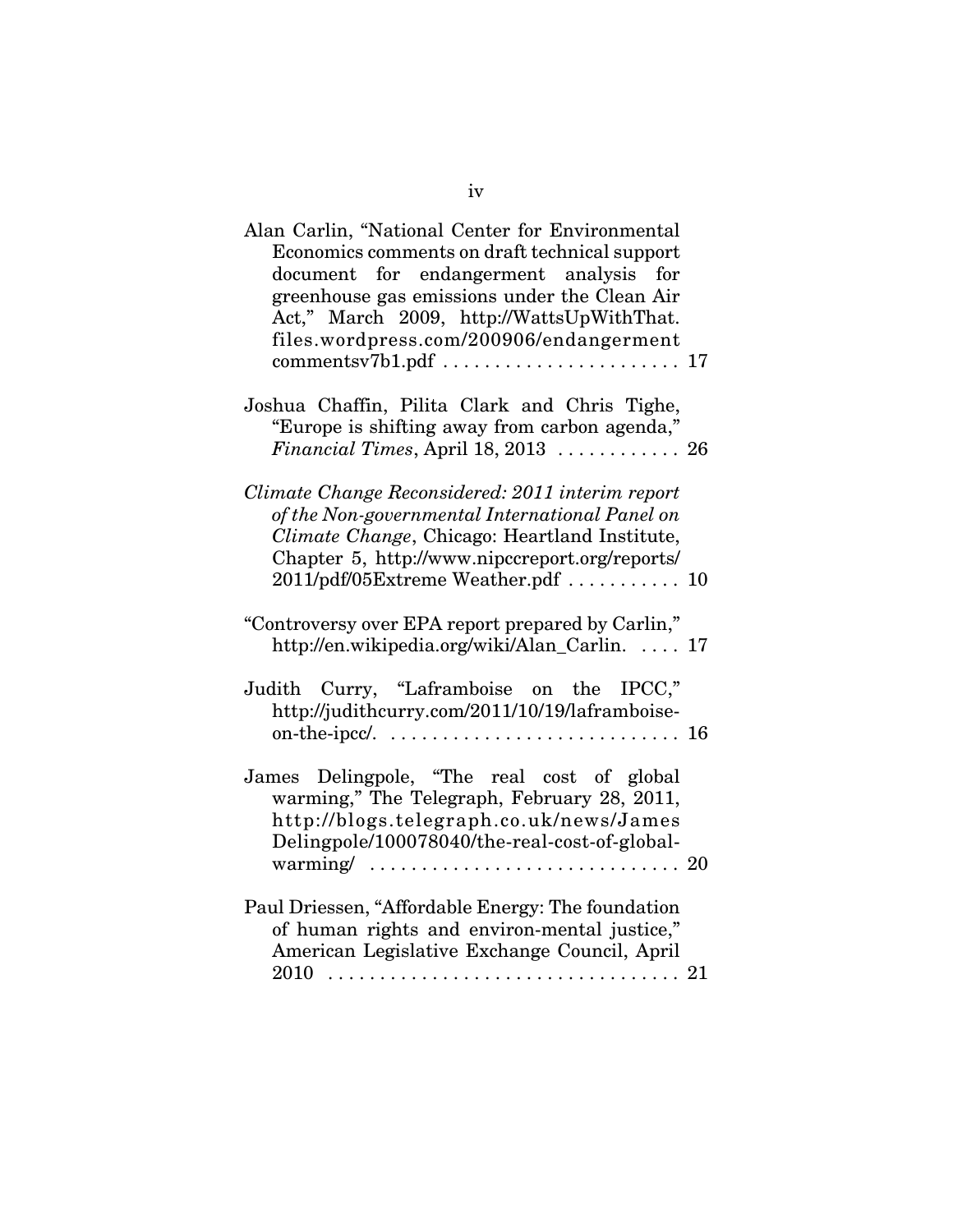| Paul Driessen, "Big Wind tax credit exterminates<br>bird species: Thousands of birds killed by wind<br>turbines," Washington Times, December 22,<br>2012, http://www.washingtontimes.com/<br>news/2012/dec/22/big-wind-tax-credit-<br>exterminates-endangered-specie/?page=all  24 |  |
|------------------------------------------------------------------------------------------------------------------------------------------------------------------------------------------------------------------------------------------------------------------------------------|--|
| Paul Driessen, "Our least sustainable energy<br>option: From land use, economic, environmental<br>or raw materials perspectives, wind is<br>unsustainable," October 19, 2011,<br>http://www.ChallengingClimate.org/story/4210/<br>4331/Our-least-sustainable-energy-option.c 23    |  |
| "Economy Derailed: State-by-state impacts of the<br>EPA regulatory train wreck," American<br>Legislative Exchange Council, April 2012  20                                                                                                                                          |  |
| F. William Engdahl, "Glacier Meltdown: Another<br>Scientific Scandal Involving the IPCC Climate<br>Research Group," Global Research, January 27,                                                                                                                                   |  |
| Environmental Protection Agency, Technical<br>Support Document for Endangerment and Cause<br>or Contribute finding for greenhouse gases under<br>Section 202(a) of the Clean Air Act, December 7,                                                                                  |  |
| EurActiv, "EU leaders to square the circle of cheap                                                                                                                                                                                                                                |  |

energy," April 13, 2013, http://www.euractiv. com/energy/eu-leaders-sqare-circle-cheap-en- ${\rm news}\text{-}519606\ldots\ldots\ldots\ldots\ldots\ldots\ldots\ldots\ldots\ldots\ 26$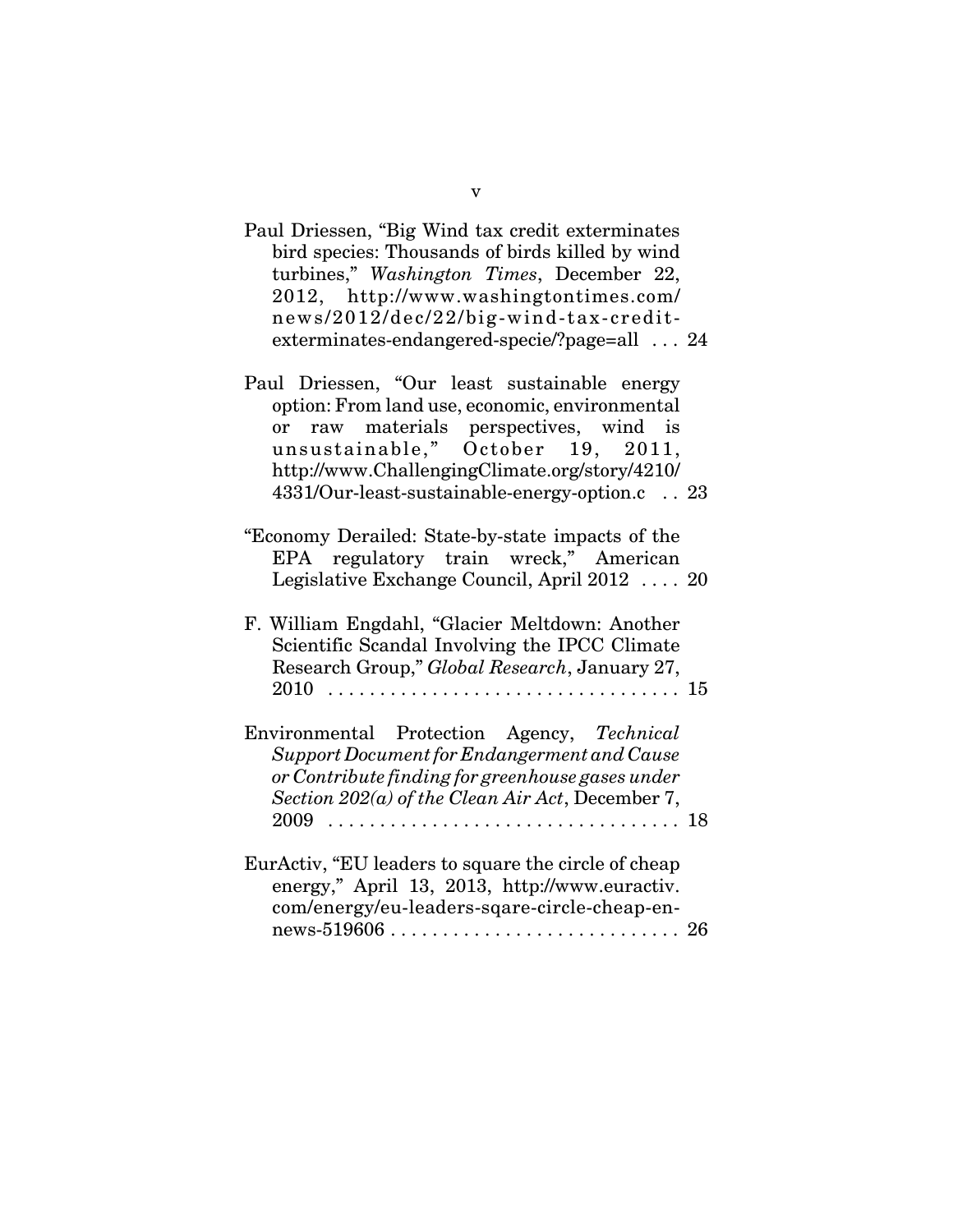| Steven Goddard, "U.S. headed for coldest spring on<br>record," http://stevengoddard.wordpress.com/<br>2013/05/02/us-headed-for-the-coldest-spring-on-                                               |  |
|-----------------------------------------------------------------------------------------------------------------------------------------------------------------------------------------------------|--|
| Richard Gray and Rebecca Lefort, "IPCC based<br>claims on student dissertation and magazine<br>article," The Sunday Telegraph, January 31,                                                          |  |
| Richard Gray and Ben Leach, "The never-ending<br>scandal: New list of errors in IPCC report,"<br>Sunday Telegraph, February 7, 2010 $\ldots \ldots$ 14                                              |  |
| Patrice Hill, "As U.S. scales back, King Coal reigns<br>as global powerhose," Washington Times, March                                                                                               |  |
| http://www.climatedepot.com/2010/12/08/special-<br>report-more-than-1000-international-scientists-<br>dissent-over-manmade-global-warming-claims-                                                   |  |
| Craig Idso and S. Fred Singer, Climate Change<br>Reconsidered: The report of the<br>Nongovernmental International Panel on<br>Climate Change (NIPCC), Chicago, IL:<br>Heartland Institute, 2009  16 |  |
| Craig Idso and S. Fred Singer, Climate Change<br>Reconsidered: The report of the<br>Nongovernmental International Panel on<br>Climate Change (NIPCC), Chicago, IL:<br>Heartland Institute, 2009  10 |  |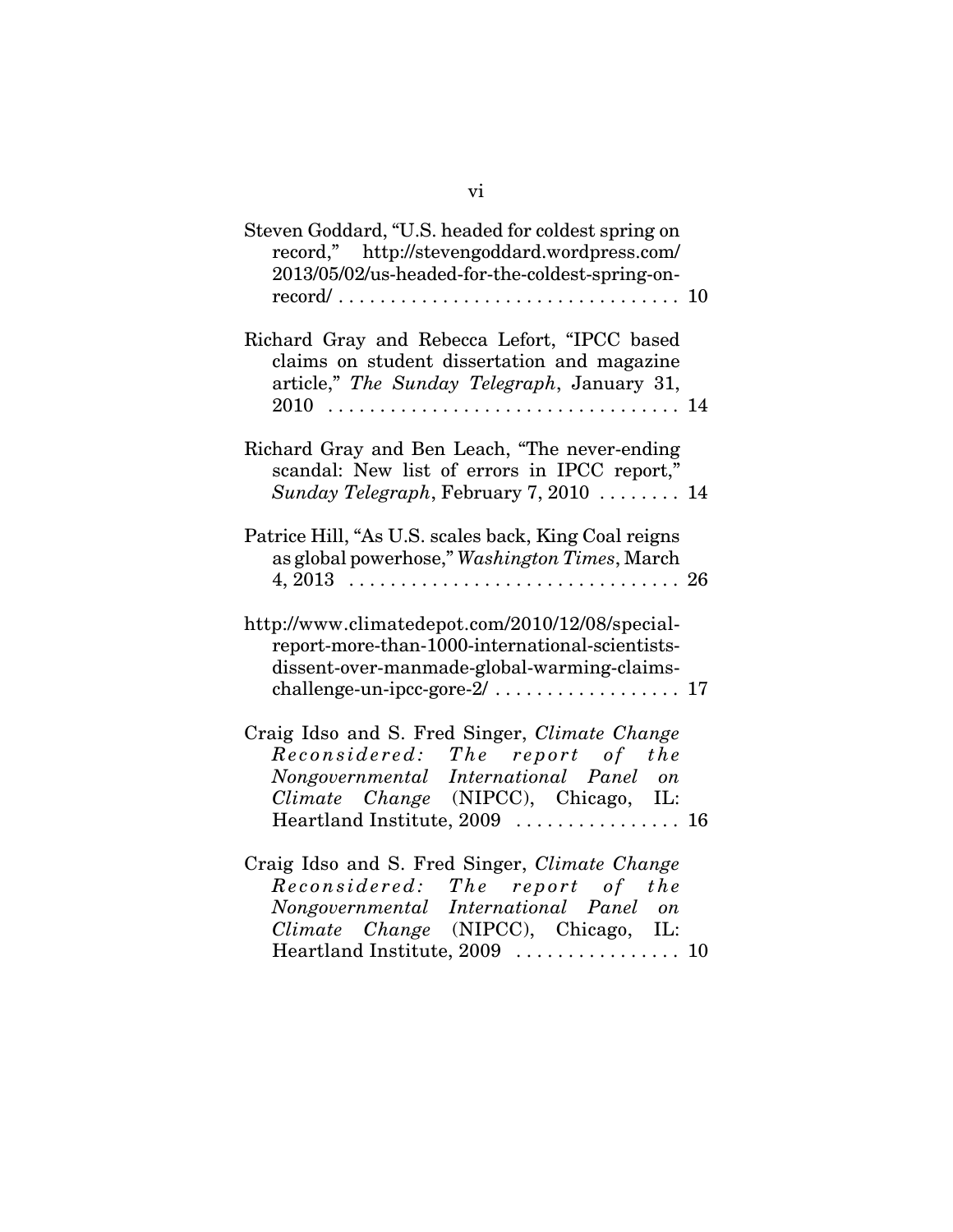| "The Information Quality Act: OMB's Guidance and<br>Initial Implementation, Congressional Research<br>Service Report for Congress, (Order Code<br>RL32532), September 17, 2004,<br>https://it.ojp.gov/documents/CRS_IQ_Act_<br>OMB_Guidance_and_Implementation.pdf  8 |  |
|-----------------------------------------------------------------------------------------------------------------------------------------------------------------------------------------------------------------------------------------------------------------------|--|
| Roy Innis, Energy Keeper, Energy Killers: The new<br>civil rights battle, Bellevue, WA: Merril Press                                                                                                                                                                  |  |
| Institute for Energy Research, "Department of<br>Energy spends \$11 million per job," May 8, 2013,<br>http://www.InstituteForEnergyResearch.org/<br>2013/05/08/does-11-million-jobs/  20                                                                              |  |
| IPCC, 2007 Fourth Assessment Report  13, 14                                                                                                                                                                                                                           |  |
| Joint Reply Brief for Non-State Petitioners and<br>Supporting Intervenors, (Case No. 09-1322, Doc.                                                                                                                                                                    |  |
| Donna Laframboise, The Delinquent Teenager Who<br>Was Mistaken for the World's Top Climate<br>Expert: An IPCC expose; Toronto: Ivy Avenue                                                                                                                             |  |
| Donald Lambro, "Casualties in the jobs war: Suicide<br>statistics start to track the unemployment rate,"                                                                                                                                                              |  |
| Jonathan Leake and Chris Hastings, "IPCC mislead<br>world over Himalayan glacier meltdown," The<br>Times (London), January 17, 2010  15                                                                                                                               |  |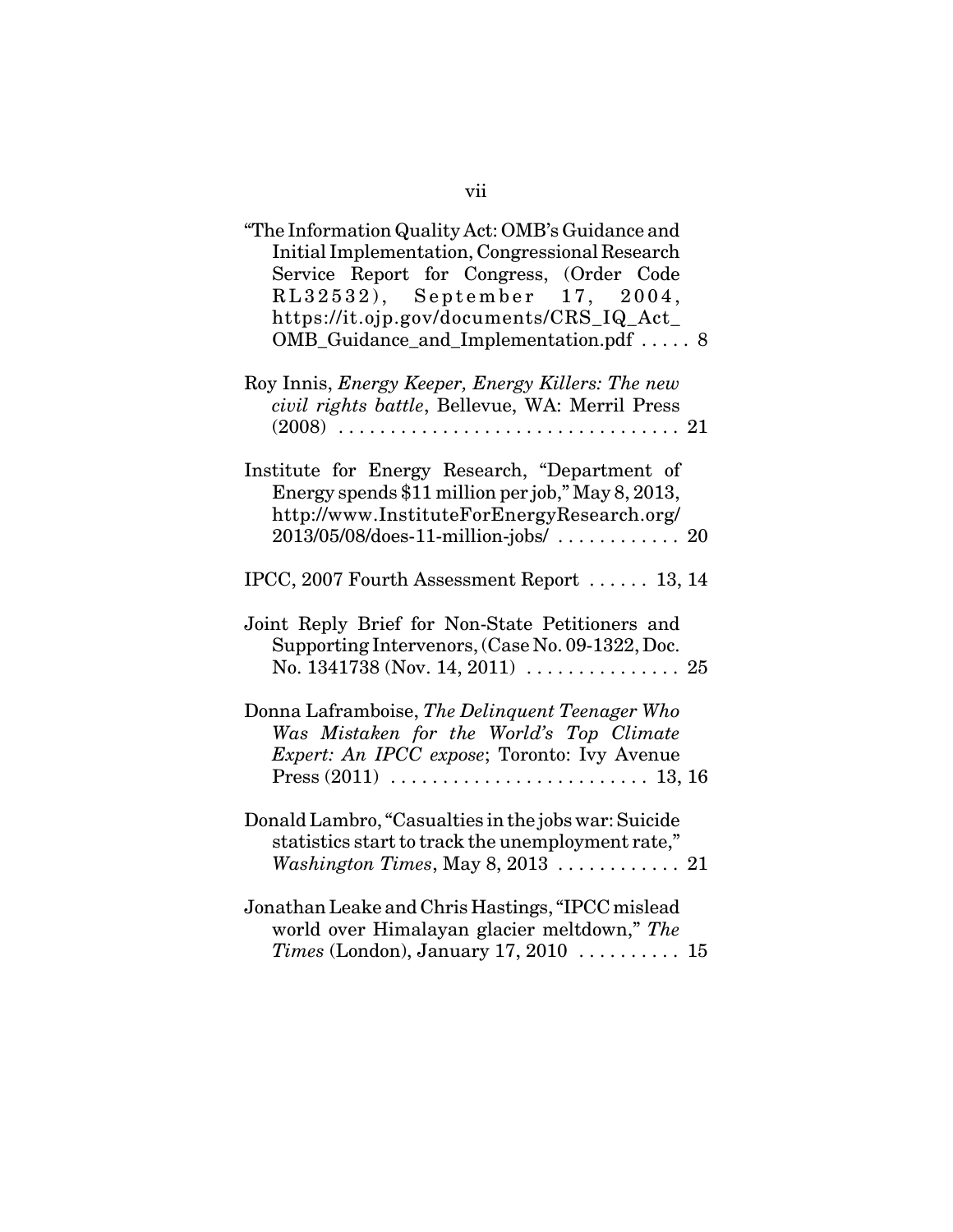| Jonathan Leake, "UN climate panel shamed by<br>bogus rainforest claim," Sunday Times (London),<br>January 31, 2009  14                                                                                                                              |
|-----------------------------------------------------------------------------------------------------------------------------------------------------------------------------------------------------------------------------------------------------|
| Sid Maher, "Europe's \$287bn carbon waste: UBS,"<br>The Australian, November 23, 2011  26                                                                                                                                                           |
| Management Information Systems, "Potential<br>impact of the EPA endangerment finding on low<br>income groups and minorities," March 2010  21                                                                                                        |
| Matt McGrath, "Green energy on the back foot after<br>carbon trading blow," BBC News, April 18, 2013,<br>http://www.bbc.co.uk/news/science-environment-<br>22183232  26                                                                             |
| Patrick Michaels and Paul Knappenberger, "New<br>research calls into question high rates of sea<br>level rise," Cato Institute, December 20, 2012,<br>http://www.cato.org/blog/current-wisdom-new-<br>research-calls-question-high-rates-sea-level- |
| Steven Mosher and Thomas Fuller, Climategate:<br>The CRUtape letters, Lexington, KY: 2010  13                                                                                                                                                       |
| National Economic Research Associates, "Economic<br>Impacts of EPA's Transport Rule and Utility<br>MACT rule," June 2011  19                                                                                                                        |
| Dean Nelson, "India to pull out of IPCC," The                                                                                                                                                                                                       |
| Oregon Institute of Science and Medicine, "Petition<br>Project," http://www.oism.org/pproject/  17                                                                                                                                                  |

# viii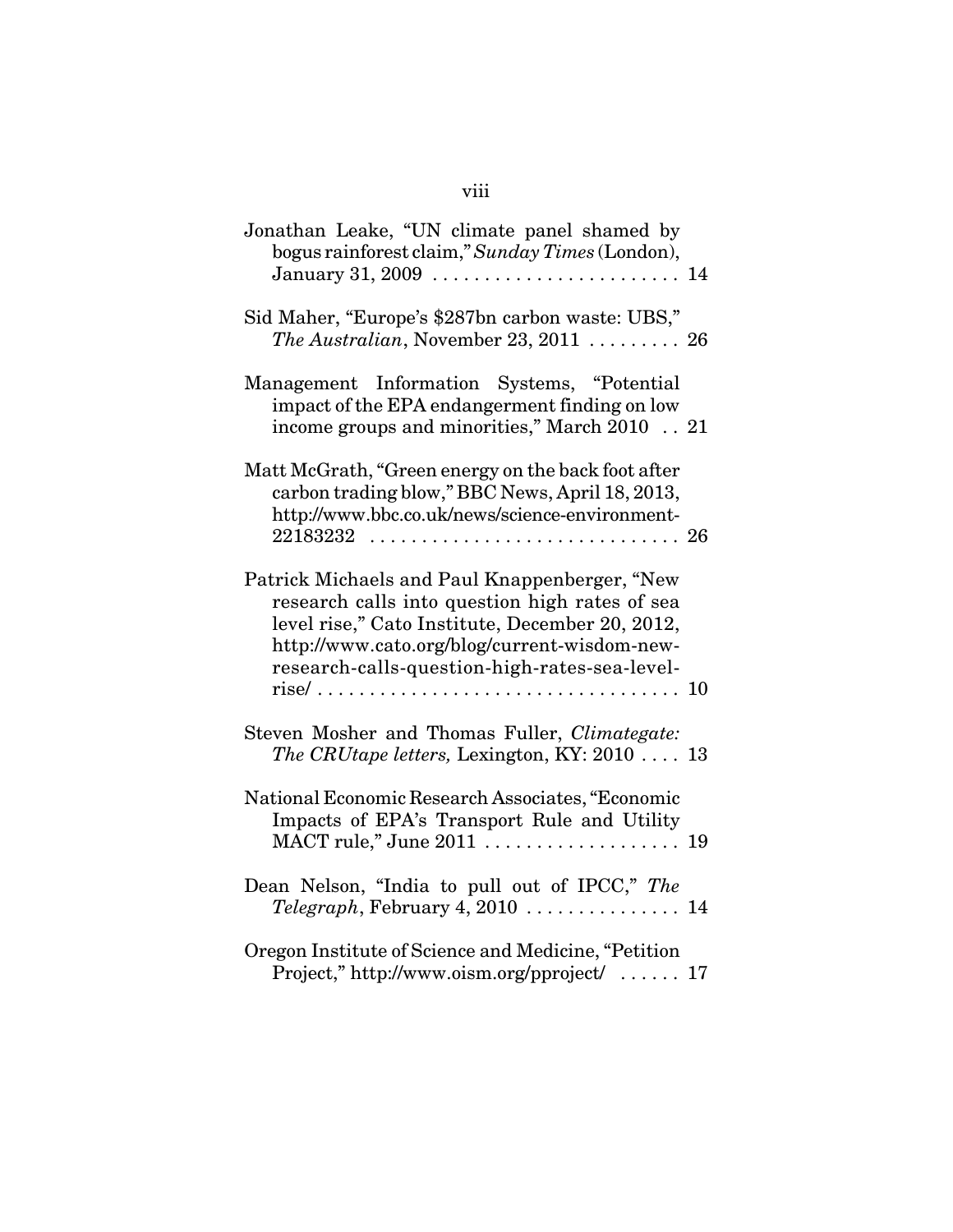| Our Amazing Planet, "Snowy spring snaps records<br>across US: Cold temperatures as much as 20<br>degrees below normal," http://weather.aol.com/<br>2013/05/02/snowy-spring-snaps-records-across-                                                 |  |
|--------------------------------------------------------------------------------------------------------------------------------------------------------------------------------------------------------------------------------------------------|--|
| Peabody Energy Petition for Reconsideration of<br>EPA's endangerment finding, http://epa.gov/<br>climatechange/Downloads/endangerment/Petit<br>ion_for_Reconsideration_Peabody_Energy_Co                                                         |  |
| Nathan Rao, "Coldest Easter ever: Arctic misery<br>set to last week as temperatures drop to -15C;<br>Britain is braced for the coldest Easter on<br>record," Daily Express (London), March 25,                                                   |  |
| Holly Richmond, "EPA: A human life is worth \$7.9<br>million," Grist, January 26, 2011,<br>http://grist.org/article/2011-01-25-epa-a-human-<br>life-is-worth-7-9-million/ $\ldots \ldots \ldots \ldots \ldots 22$                                |  |
| Matt Ridley, "Earth to Met Office: Check your<br>climate facts. The latest science suggests that<br>our policy on global warming is hopelessly<br>misguided," The Times (London), May 20, 2013,<br>http://www.thetimes.co.uk/tto/opinion/columni |  |
| Arthur Robinson, "Bricks without straw," Oregon<br>Institute of Science and Medicine, June 22,                                                                                                                                                   |  |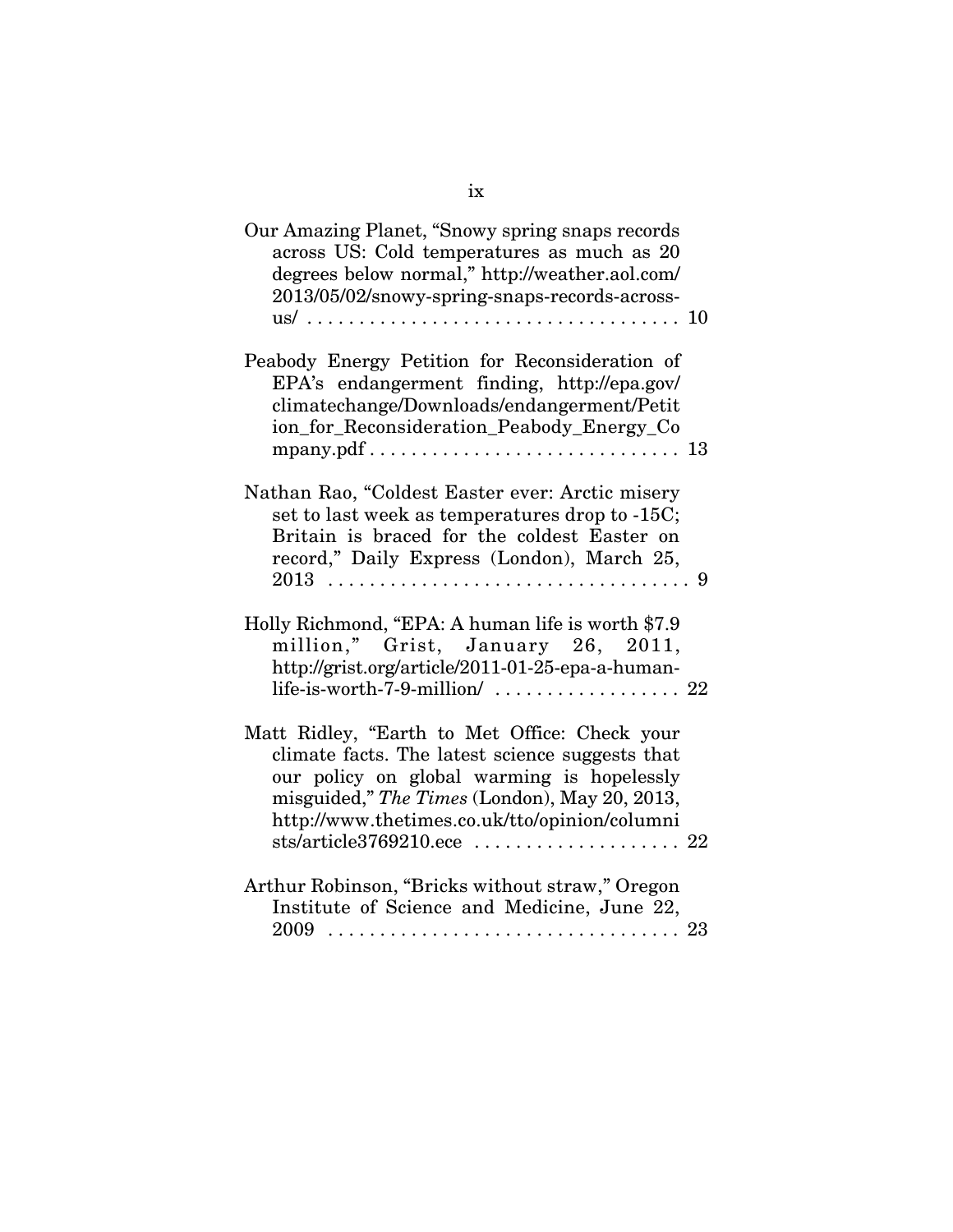| David Rose, "Glacier scientist: I knew data hadn't<br>been verified," London Daily Mail, January 24,                                                                                                                                                                                      |
|-------------------------------------------------------------------------------------------------------------------------------------------------------------------------------------------------------------------------------------------------------------------------------------------|
| David Rose, Global warming stopped 16 years ago,<br>reveals Met Office report quietly released,<br>MailOnline (UK), Oct. 13, 2012,<br>http://www.dailymail.co.uk/sciencetech/article-<br>2217286/Global-warming-stopped-16-yearsago-<br>reveals-Met-Office-report-quietly-released-chart- |
| S. Fred Singer and Dennis Avery, Unstoppable<br>Global Warming every 1,500 years, Lanham,<br>MD: Rowman & Littlefield Publishers, 2007 11                                                                                                                                                 |
| Willie Soon and Paul Driessen, "Desperately<br>seeking Arctic warmth: 300 years of exploration<br>records show recent Arctic warming is not<br>unusual," Washington Times, May 12, 2010  11                                                                                               |
| Meera Subramanian, "The trouble with turbines:<br>An ill wind," Nature, June 20, 2012  24                                                                                                                                                                                                 |
| James M. Taylor, "Cold spring pummels people,<br>animals from Russia to Florida," Environment &<br><i>Climate News, May 2013</i> $\ldots \ldots \ldots \ldots \ldots$ . 9                                                                                                                 |
| James M. Taylor, "House Testimony: EPA grossly<br>overstates the economic benefits of regulation,"<br>Environment & Climate News, July 2012,<br>http://news.heartland.org/newspaper-<br>article/2012/07/13/house-testimony-epa-grossly-<br>overstates-economic-benefits-regulation  22    |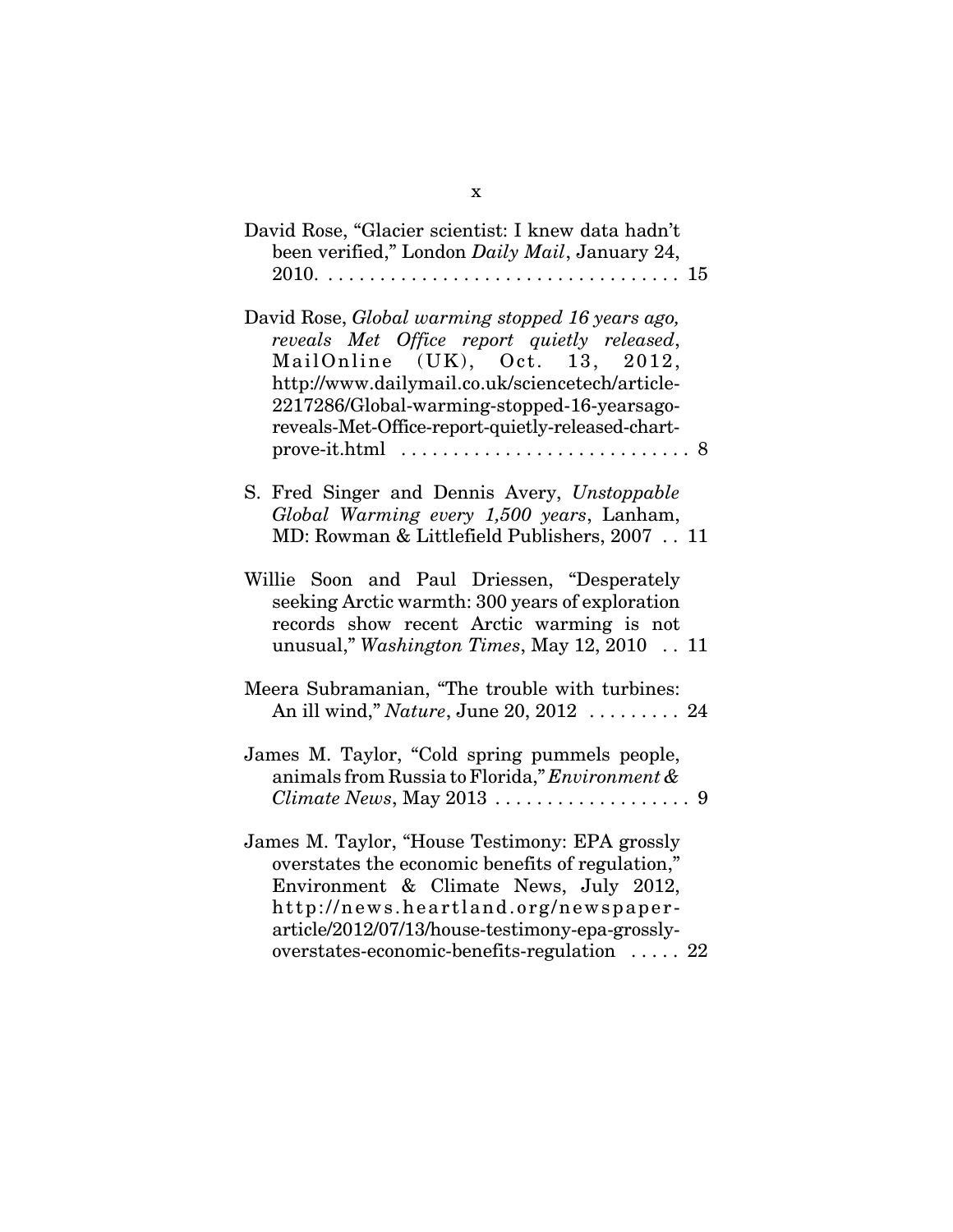| Testimony of Dr. Margo Thorning, senior vice<br>president and chief economist, American Council<br>for Capital Formation, before the United States<br>House of Representatives Subcommittee on<br>Energy and Power, Committee on Energy and                                 |  |
|-----------------------------------------------------------------------------------------------------------------------------------------------------------------------------------------------------------------------------------------------------------------------------|--|
| The Weather Channel, "Major hurricane drought<br>continues in US," October 24, 2012,<br>http://www.weather.com/news/weather-<br>hurricanes/major-hurricane-drought-us-                                                                                                      |  |
| Gerald Traufetter, "Can climate forecasts still be<br>trusted? Confidence melting away," ABC News<br>Internet Ventures, January 28, 2010  15                                                                                                                                |  |
| U.S. Environmental Protection Agency, "Our<br>mission and what we do," http://www2.epa.<br>gov/aboutepa/our-mission-and-what-we-do  19                                                                                                                                      |  |
| U.S. Senate Minority Report: "More than 700<br>international scientists dissent over man-made<br>global warming claims: Scientists continue to<br>debunk 'consensus' in 2008 and 2009,"<br>http://www.hatch.senate.gov/public/_files/USS<br>enate EPWMinorityReport.pdf  17 |  |
| United States Senate Committee on Environment<br>and Public Works, Minority Staff Report, A Look<br>Ahead to EPA Regulations for 2013 (Oct. 2012),<br>http://cnsnews.com/sites/default/files/<br>documents/A_Look_Ahead_to_EPA_Regulation                                   |  |
| s_for_2013.pdf (April 10, 2013)  19                                                                                                                                                                                                                                         |  |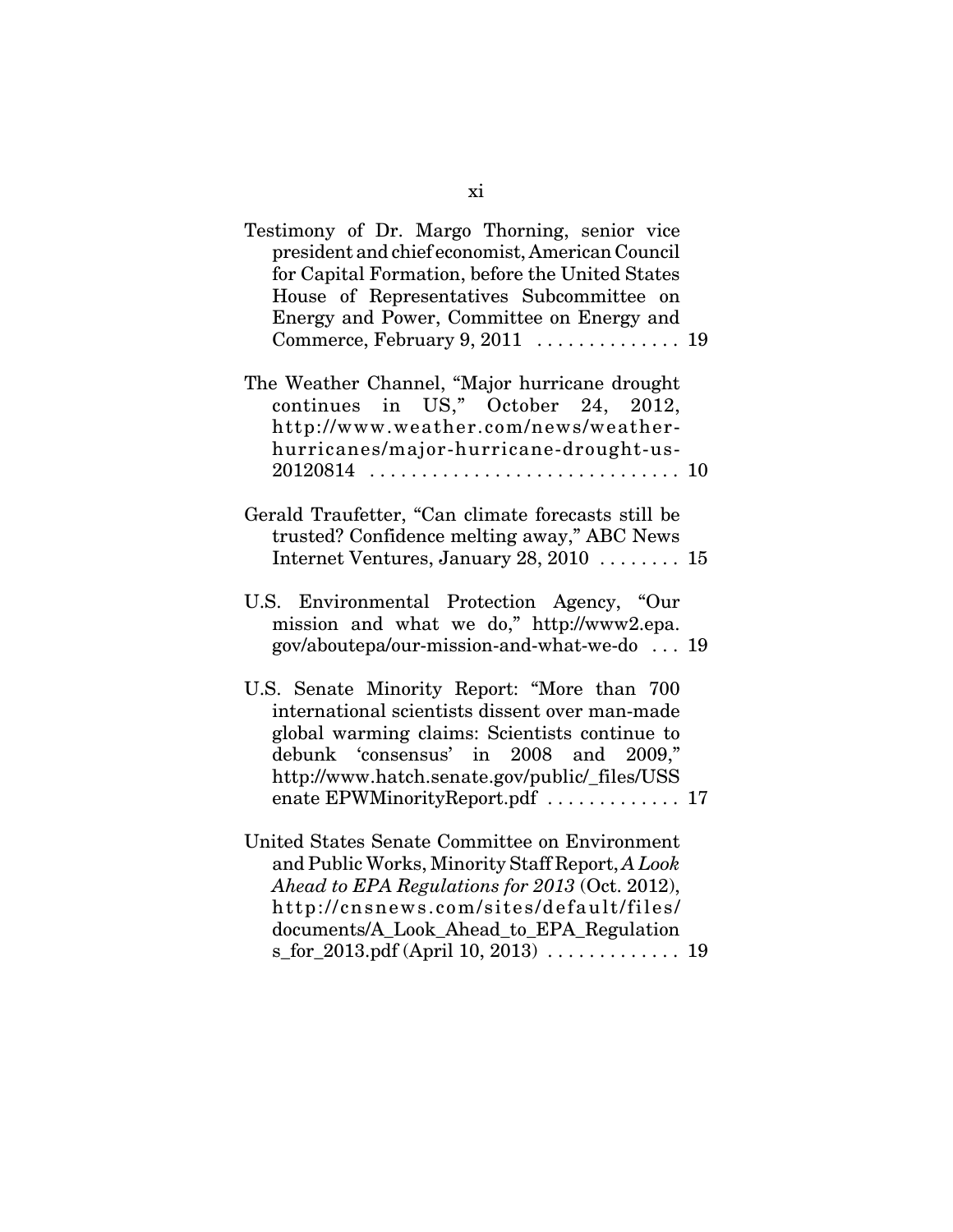| Wall Street Journal editorial, "Cap and trade<br>collapses," April 19, 2013  26                                                                                                                                                                                                                            |
|------------------------------------------------------------------------------------------------------------------------------------------------------------------------------------------------------------------------------------------------------------------------------------------------------------|
| Anthony Watts, Is the U.S. Surface Temperature<br>Reliable? How do we know global warming is a<br>problem if we can't trust the U.S. temperature<br><i>record?"</i> SurfaceStations.org: 2009, http://<br>wattsupwiththat.com/2009/05/10/a-report-on-<br>the-surfacestations-project-with-70-of-the-ushcn- |
|                                                                                                                                                                                                                                                                                                            |
| David Whitehouse, The Global Warming<br>Standstill, London: Global Warming Policy<br>Foundation (2013), http://www.thegwpf.<br>org/content/uploads/2013/03/Whitehouse-GT_                                                                                                                                  |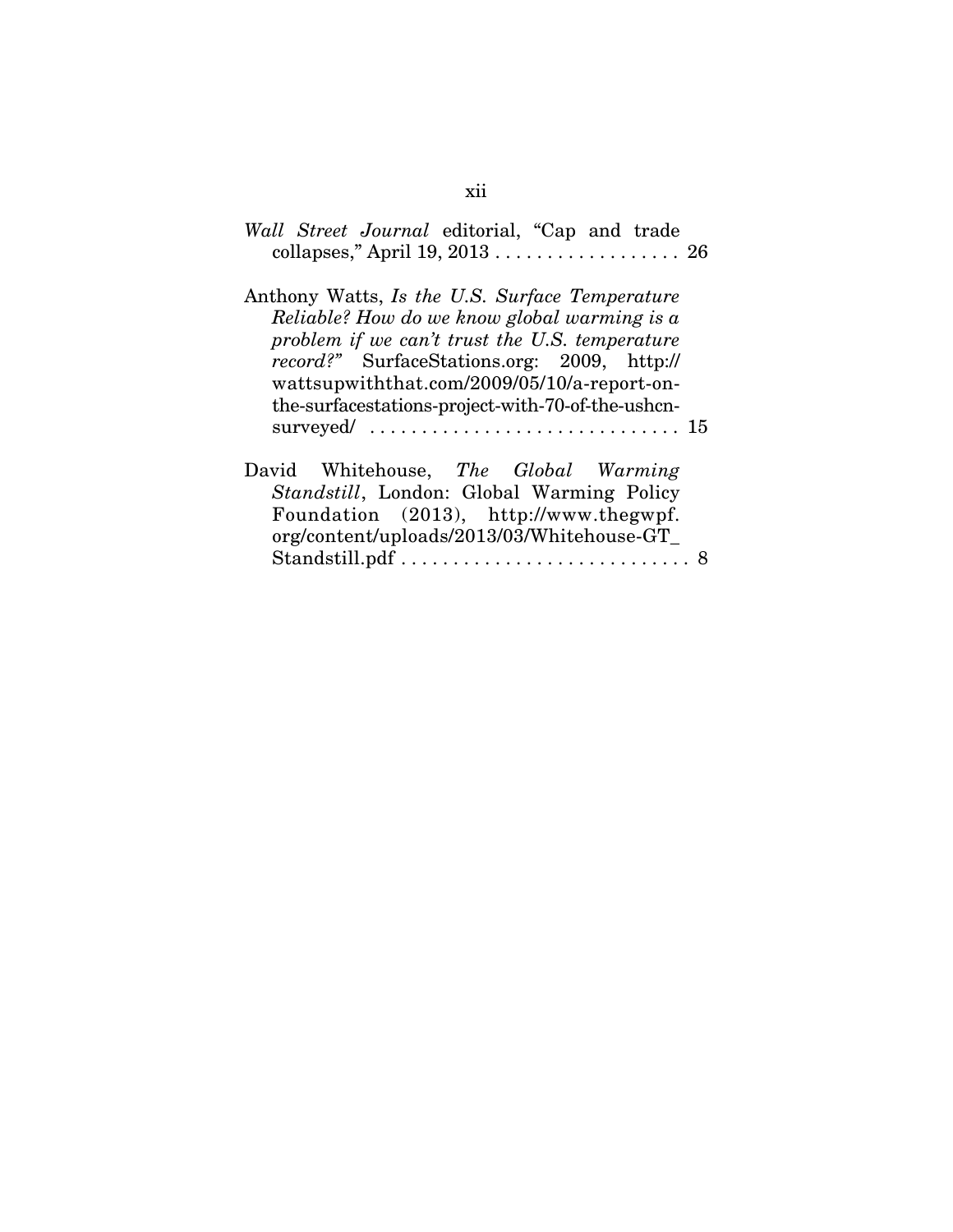### **INTEREST OF THE** *AMICUS CURIAE*

Founded in 1985, the Committee For A Constructive Tomorrow (CFACT) is a Washington, D.C.-based nonprofit public policy and education organization that promotes environmental protection, economic development, and longer, healthier, more productive and fulfilling lives through modern science and technology.<sup>1</sup>

CFACT has served as an official non-governmental organization at United Nation's Framework Convention on Climate Change conferences, actively participating in every such conference and other U.N. events. CFACT also sponsors the www.ClimateDepot.com website for climate science news and policy information.

CFACT officers and advisors have appeared on radio and television programs and written books, reports and articles on climate change and impacts of government greenhouse gas policies on jobs, economic development, environmental values, and human health and welfare. They have also presented formal comments to the U.S. Environmental Protection Agency and other Federal agencies on proposals

<sup>&</sup>lt;sup>1</sup> Pursuant to Supreme Court Rule 37, Petitioner Southeastern Legal Foundation and Respondent the Environmental Protection Agency received notice at least 10 days prior to the due date of the amicus curiae's intention to file this brief, and both parties consented to the filing. *Amicus* confirms that no counsel for any party authored this brief in whole or in part, and no person other than *amicus*, its members or its counsel have made any monetary contribution to fund the preparation or submission of this brief.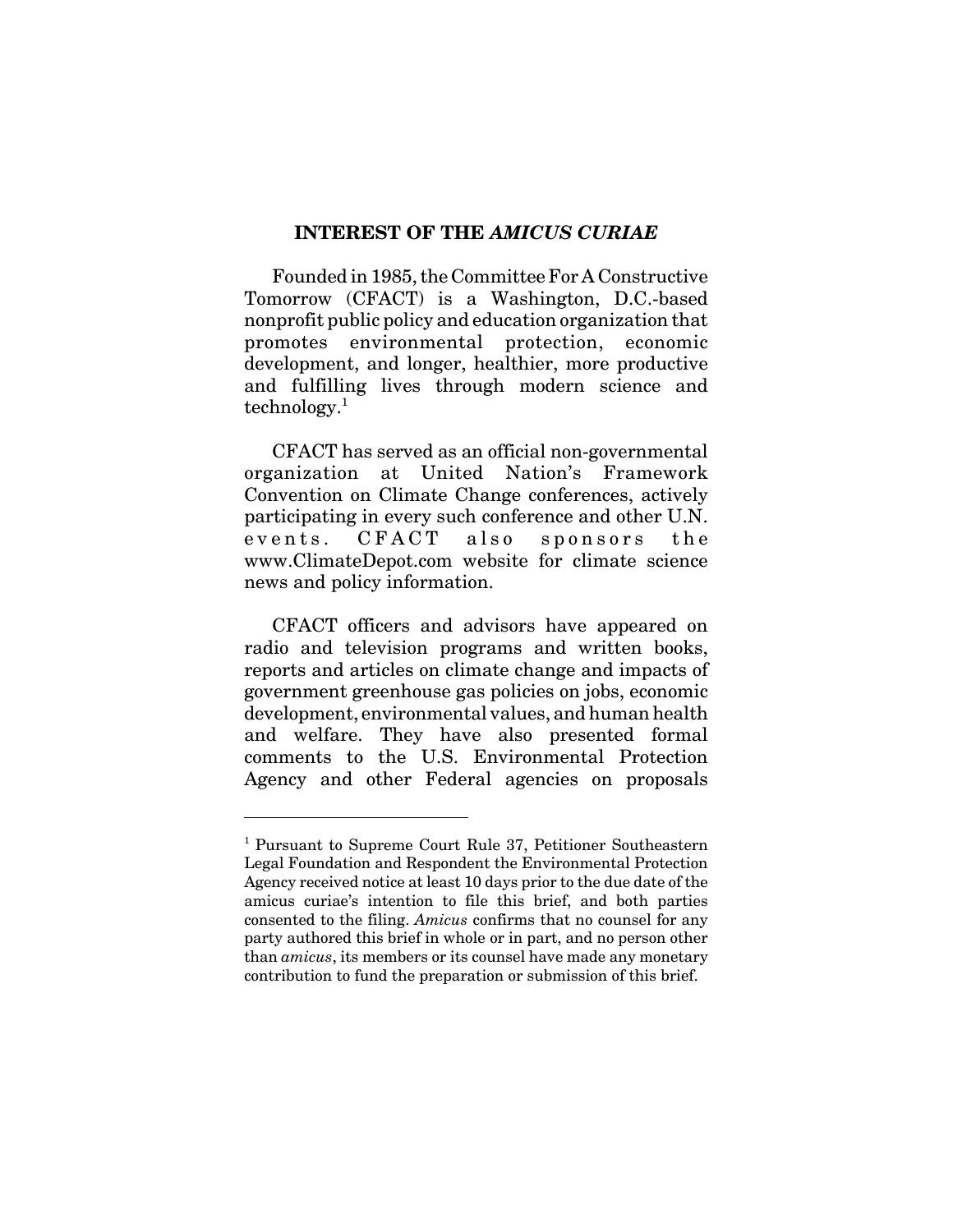governing greenhouse gases, endangered species, and human health and welfare, to promote and protect the interests of CFACT members and supporters and other United States citizens.

CFACT supports the petition and urges the Court to grant review, because it is deeply concerned that the D.C. Circuit failed to address serious objections to EPA's endangerment decision and final rules regulating greenhouse gases. In particular, CFACT is submitting this brief to explain some of the serious flaws in EPA's approach and highlight the broad and sweeping importance of the issues raised by Petitioner. As described in more detail below, EPA's decision is not supported by reliable evidence in the record and, if it is left uncorrected, will impose significant harms to Americans' health, welfare and environment, and our society as a whole, without providing any meaningful benefits. In light of the importance of the issues and the substantial harms that will result from EPA's regulatory scheme, this Court should grant review.

#### **SUMMARY OF ARGUMENT**

This Court's decision in *Massachusetts v. EPA*, 549 U.S. 497 (2007), gave the Environmental Protection Agency authority to rule that carbon dioxide and other greenhouse gases endanger human health and welfare. EPA so ruled and began issuing regulations governing such emissions from motor vehicles, electrical generating plants and other facilities. The rules could ultimately affect millions of facilities powered by fossil fuels.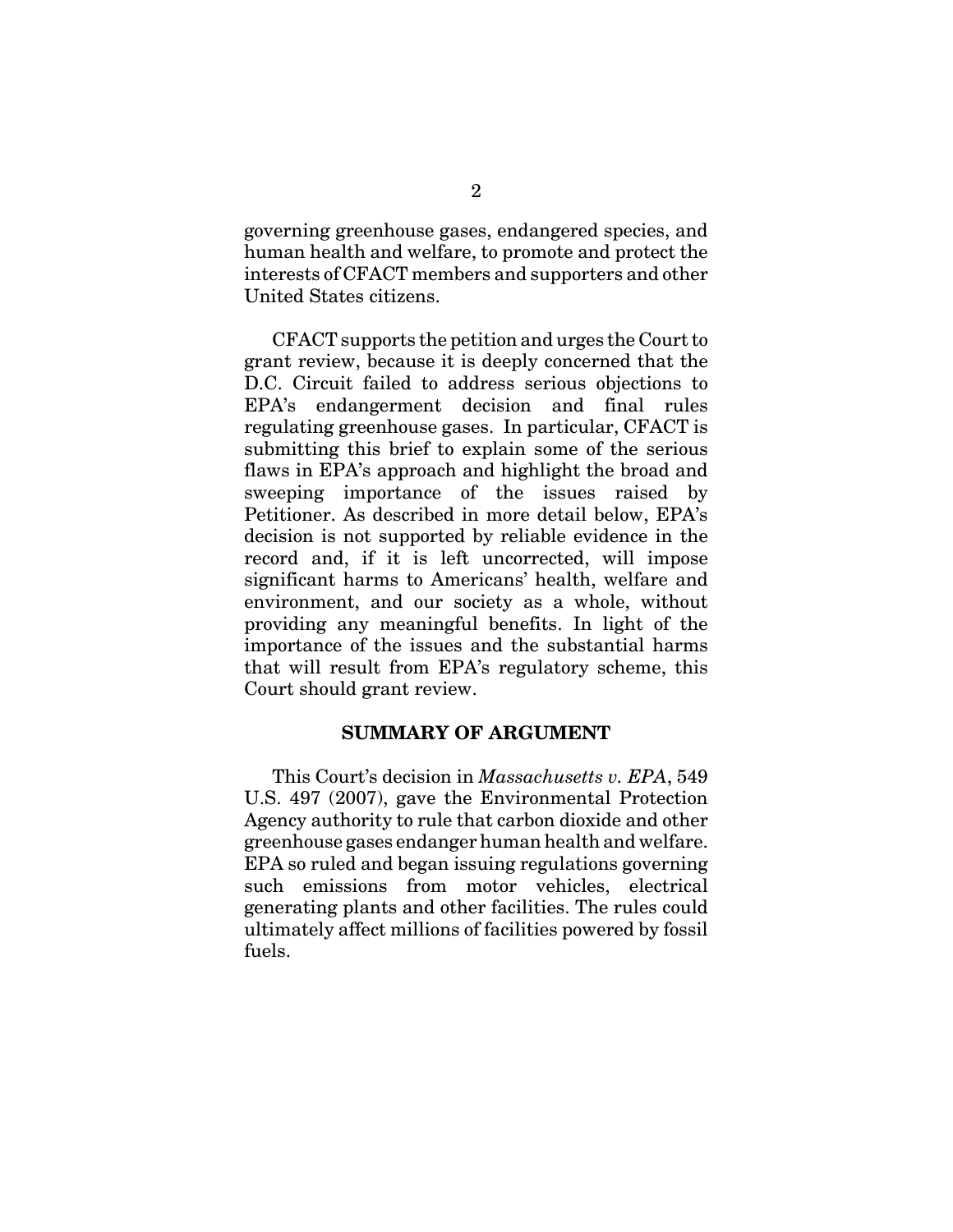In affirming EPA's decision, the D.C. Circuit failed to give proper consideration to arguments that EPA failed to act in a "rational matter" and failed to respond to serious objections to its approach. If the D.C. Circuit had addressed these arguments, it would have been forced to confront the fact that the Intergovernmental Panel on Climate Change (IPCC) analyses relied on by EPA in reaching its "endangerment" decision and issuing its greenhouse gas regulations are riddled with errors, biases, faulty analyses and methodologies, and outright falsehoods. The IPCC and EPA ignored those deficiencies, as well as studies by numerous scientists and a vast body of observational evidence that contradicts EPA's rulings. EPA also failed to consider the extensive adverse impacts that its endangerment decision and regulations will have on the environmental values and human health and welfare of American citizens.

EPA's decisions will add immense delays and costs to manufacturing, transportation and facility operations. They will adversely affect hiring and retaining of employees, maintaining modern living standards, and ensuring human health and welfare. By forcing greater reliance on "renewable" energy, they will also harm wildlife and environmental values.

Despite the pain that EPA's regulations will inflict, its endangerment decision will have no effect on atmospheric GHG levels, because emissions from other nations will overwhelm any U.S. reductions.

These energy and climate change matters are properly handled through the legislative and treaty process, not through unilateral Executive Branch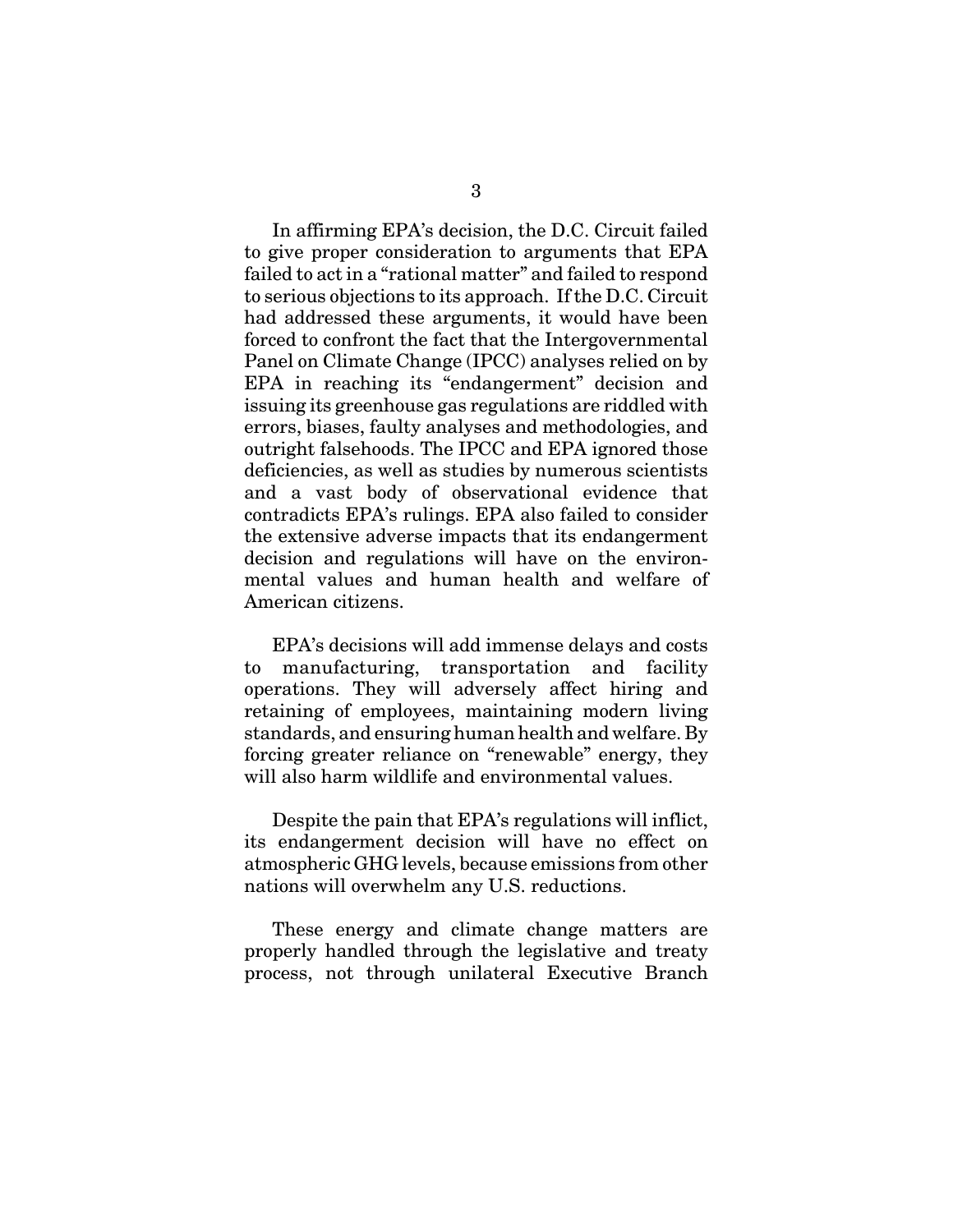decisions driven by anti-hydrocarbon agendas that fail to consider the erroneous science, enormous human and environmental costs, and competing needs, risks and benefits involved here.

Failure to grant certiorari in this case, thereby allowing the D.C. Circuit decision to stand, would give EPA powers unprecedented in U.S. history, and virtually ensure widespread damage to America's job creation capabilities, living standards, health and environment, at levels far worse than the purported effects of manmade global warming.

### **REASONS FOR GRANTING THE PETITION**

**I. EPA's Endangerment Decision Is Arbitrary, Irrational, Improperly Based On Faulty U.N. Intergovernmental Panel On Climate Change Analyses, And Cannot Support Such A Dramatic Expansion Of Regulatory Authority.** 

In *Massachusetts v. EPA*, 549 U.S. 497 (2007), this Court held that the Clean Air Act's definition of "air pollutant" includes carbon dioxide and other substances that contribute to climate change, and that the United States Environmental Protection Agency has the statutory authority to regulate the emission of such gases, if the agency finds that such emissions rise to a level that "endangers" human health and welfare. This Court also held that EPA "must ground its reasons for action or inaction in the statute," and reserved any decision on "whether policy concerns can inform EPA's actions in the event that it makes such a finding." *Id*. at 534-35.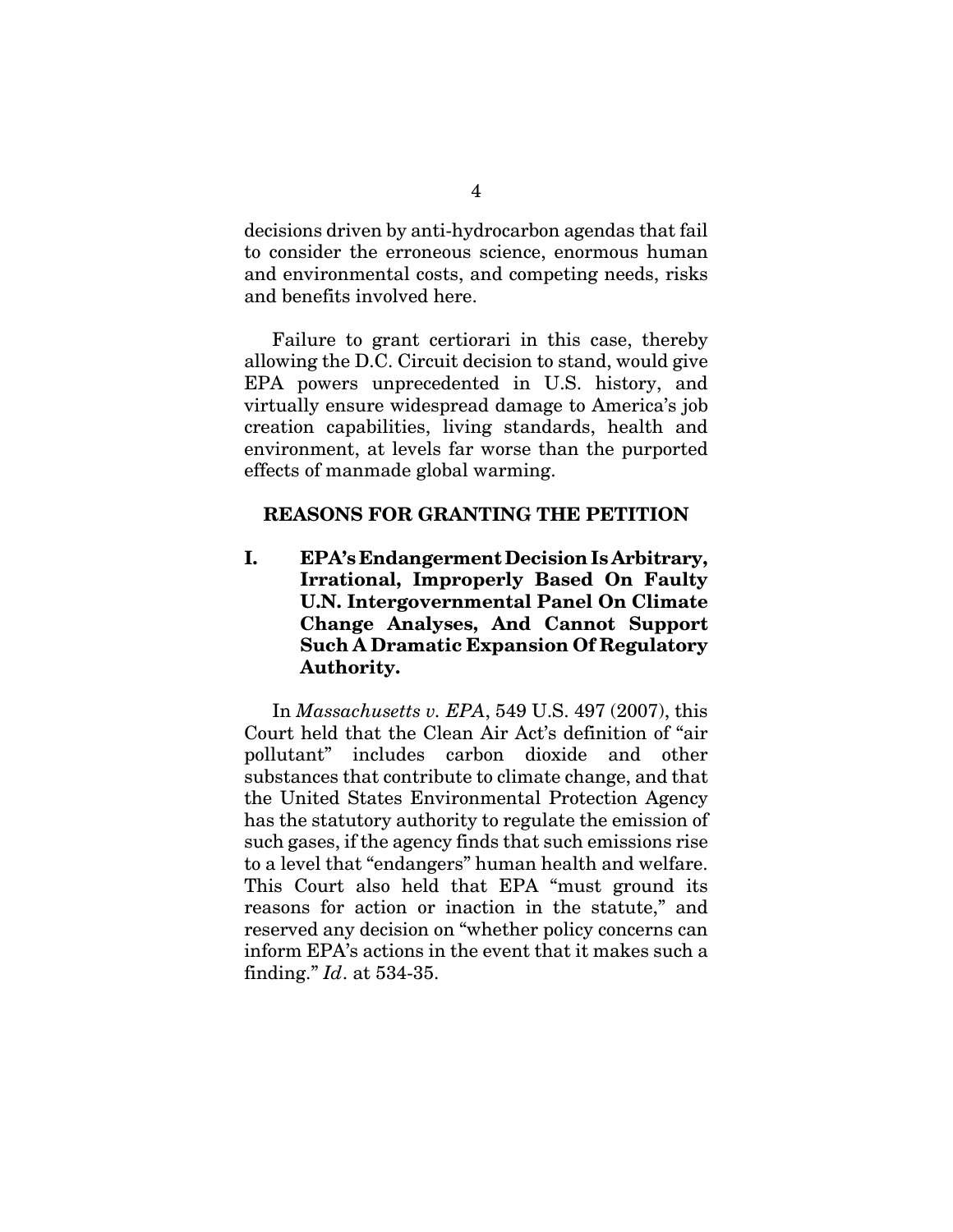EPA subsequently ruled that carbon dioxide and other greenhouse gases (GHG) do endanger public health and wellbeing. It promulgated far-reaching rules governing motor vehicles and power plants and setting the stage for regulating any human activity that uses significant amounts of hydrocarbon energy. The rules could ultimately cover millions of factories, refineries, cement kilns, shopping malls, apartment and office buildings, hospitals, schools, churches, farms, and countless other facilities that emit significant amounts of greenhouse gases.

Petitioners challenged EPA's decision and regulations before the D.C. Circuit, which rejected their arguments, upheld the EPA program, and rejected Petitioners' motion for rehearing. The court erred in these rulings.

As Judge Kavanaugh noted below in his dissent from denial of rehearing *en banc*, EPA's greenhouse regulations represent "the most burdensome, costly, far-reaching program ever adopted by a United States regulatory agency." *Coalition for Responsible Regulation, v. Environmental Protection Agency,* 2012 U.S. App. LEXIS 25997 at \*62 (D.C. Cir. 2012). "EPA's interpretation, he continued, "will impose enormous costs on tens of thousands of American businesses, with corresponding effects on American jobs and workers . . . and on the U.S. economy." *Id.* at \*75.

Affordable, reliable energy is the lifeblood of modern society. This unprecedented expansion of regulatory control will affect every American business and household. It will drive employment downward, and damage the health and wellbeing of American citizens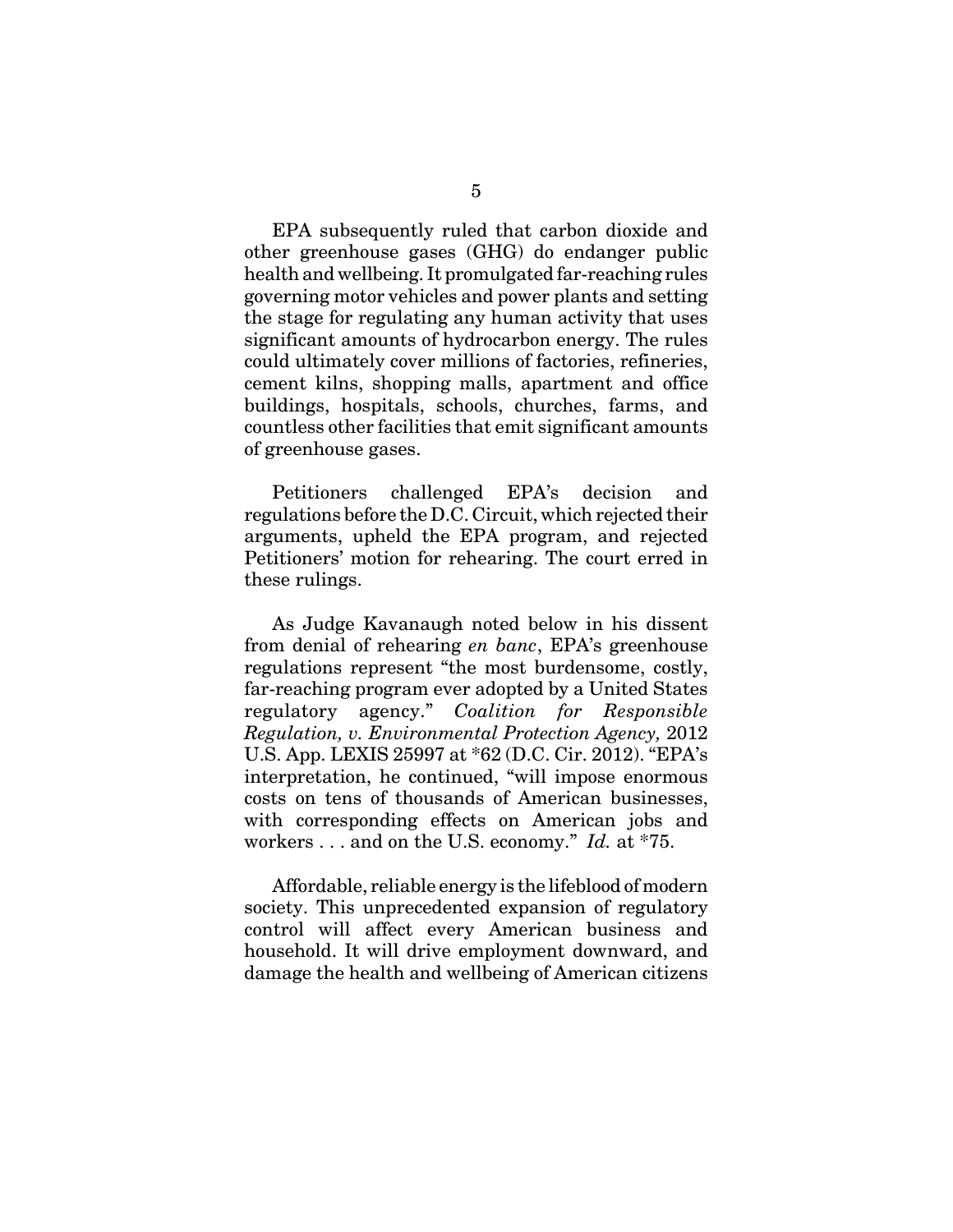– and of the nation's wildlife and environment – far more than manmade GHG emissions and global warming. In short, EPA's regulatory "cure" is far worse than the climate "disease" it claims to be preventing.

For these reasons, it is vitally important that EPA's endangerment decision and rules be grounded not only in "the statute," but also in solid science, sound public policy, careful attention to the *harmful effects* of its actions, and whether their costly, punitive approach will do anything to alleviate the dangers that EPA attributes to GHG emissions.

EPA has failed to meet these tests. Its conclusions about  $CO<sub>2</sub>$  endangerment are based on faulty, cherrypicked scientific reports, apocalyptic assertions, and computer models that poorly reflect our still inadequate understanding of climate system dynamics and have been wrong in their predictions of global temperature fluctuations and other manifestations of climate change.

The issue is not whether carbon dioxide and other greenhouse gases "contribute to" climate change. The issues are:

(1) whether these gases now *dominate* planetary climate variation, supplanting complex solar, cosmic, atmospheric, oceanic and other forces that have governed global warming and cooling, storms and other climate changes throughout Earth's history;

(2) whether human GHG emissions will cause *dangerous* climate changes that a technologically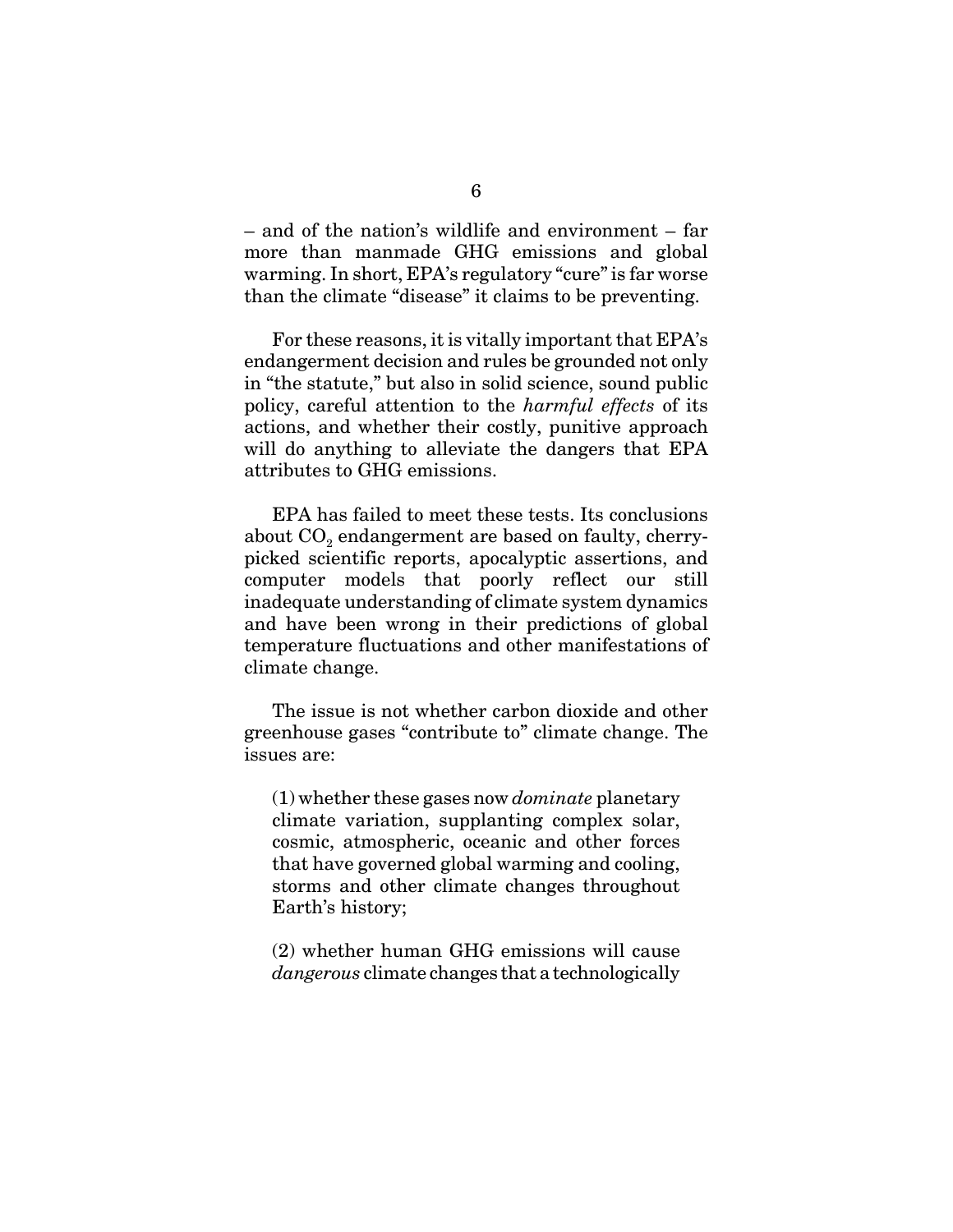advanced United States will be unable to withstand or adapt to;

(3) whether an EPA *failure* to adopt endangerment regulations will be more harmful to Americans' environment, health and welfare than the effects of *implementing* these costly, damaging rules; and

(4) whether EPA actions will have any measurable effect on global temperatures, even using the most sensitive instruments and assuming  $CO<sub>2</sub>$  plays a dominant role in climate change.

Nothing in EPA's Endangerment Finding supports a positive answer to any of these questions. Nothing supports its claim of "90-99% certainty" that humans caused "most" of the atmospheric warming that Earth experienced between 1950 and 1996. Extensive empirical evidence suggests that EPA's actions were based on analyses and claims that were erroneous, dishonest and even fraudulent.

The Information Quality Act, 44 U.S.C. § 3516 (note), and related Federal guidelines require that EPA and other regulatory agencies base "major" and "influential" rulemakings on data and analyses that are accurate, clear, complete, unbiased and collected by the best available methods. EPA failed to do this. Indeed, the scientific and observational basis for EPA and Intergovernmental Panel on Climate Change (IPCC) claims of "dangerous manmade climate change"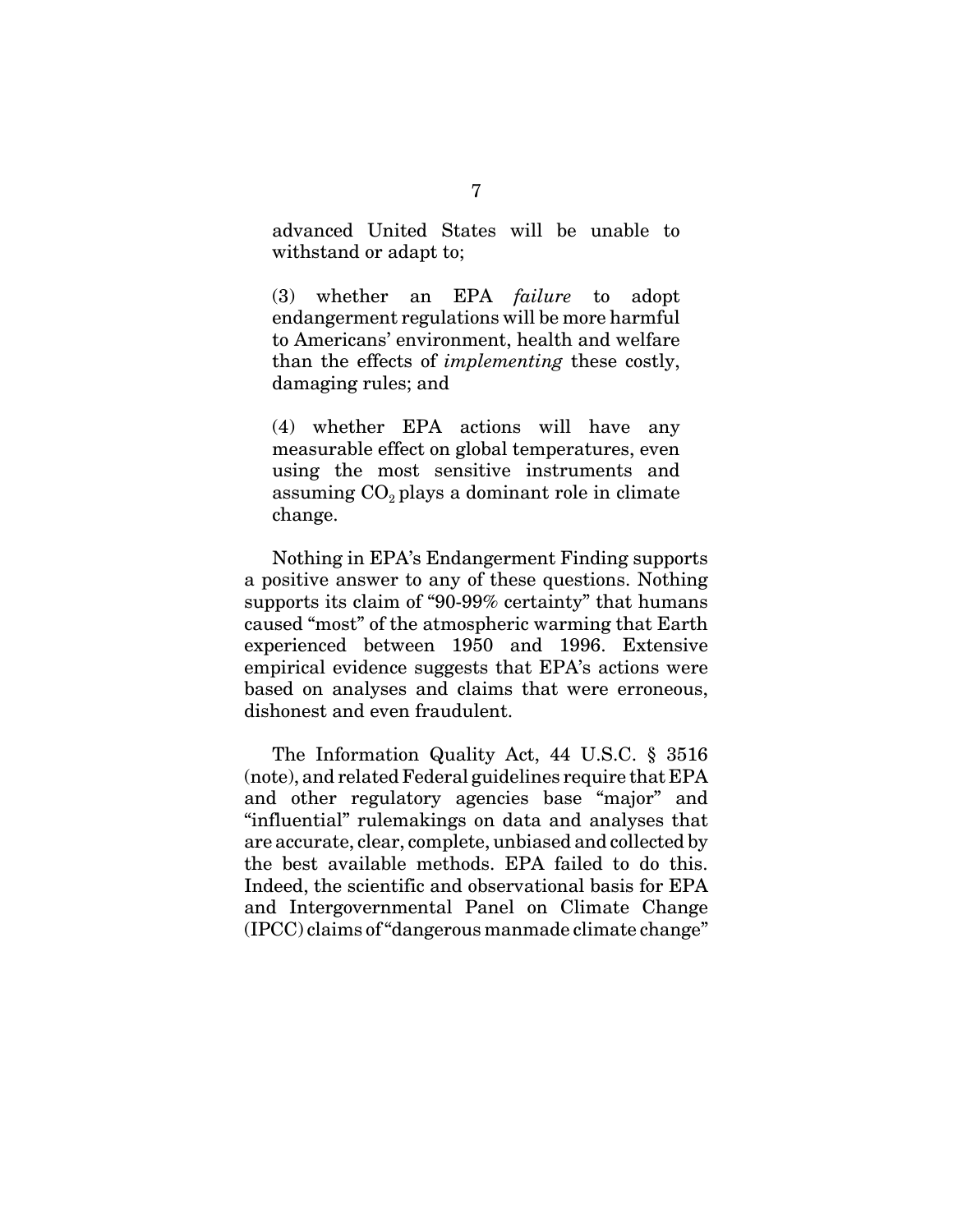is tenuous, unsupported by actual observations and lacking in scientific integrity.<sup>2</sup>

If EPA and IPCC claims about the effects of carbon dioxide and other greenhouse gases on weather and climate were correct, observations and measurements of temperatures, storms, sea levels and other physical parameters over the past 35 years would reflect those claims and forecasts of computer models used to generate them. However, actual physical evidence contradicts the models and claims of unprecedented catastrophes caused by increasing  $CO<sub>2</sub>$  levels.

Even as atmospheric carbon dioxide levels kept rising – slowly before 1940, more rapidly 1940-1970, and still more quickly after that, ultimately reaching 400 parts per million in 2013 (0.0400 percent of Earth's atmosphere) – average global temperatures *rose* 1910- 1940, *fell slightly or remained stable* 1940-1979, rose again 1979-1997, and remained *unchanged* from 1997 to the present. Rising levels of plant-fertilizing  $CO<sub>2</sub>$  do not appear to result in steadily higher temperatures. Even University of East Anglia's Climate Research Unit scientists now acknowledges that they "cannot account for the lack of warming" in recent years.<sup>3</sup>

<sup>&</sup>lt;sup>2</sup> The Information Quality Act: OMB's Guidance and Initial Implementation, Congressional Research Service Report for Congress, (Order Code RL32532), September 17, 2004, https://it.ojp.gov/ documents/CRS\_IQ\_Act\_OMB\_Guidance\_and\_Implementation. pdf.

<sup>3</sup> *See* David Whitehouse, *The Global Warming Standstill*, London: Global Warming Policy Foundation (2013), http://www.thegwpf.org /content/uploads/2013/03/Whitehouse-GT\_Standstill.pdf; David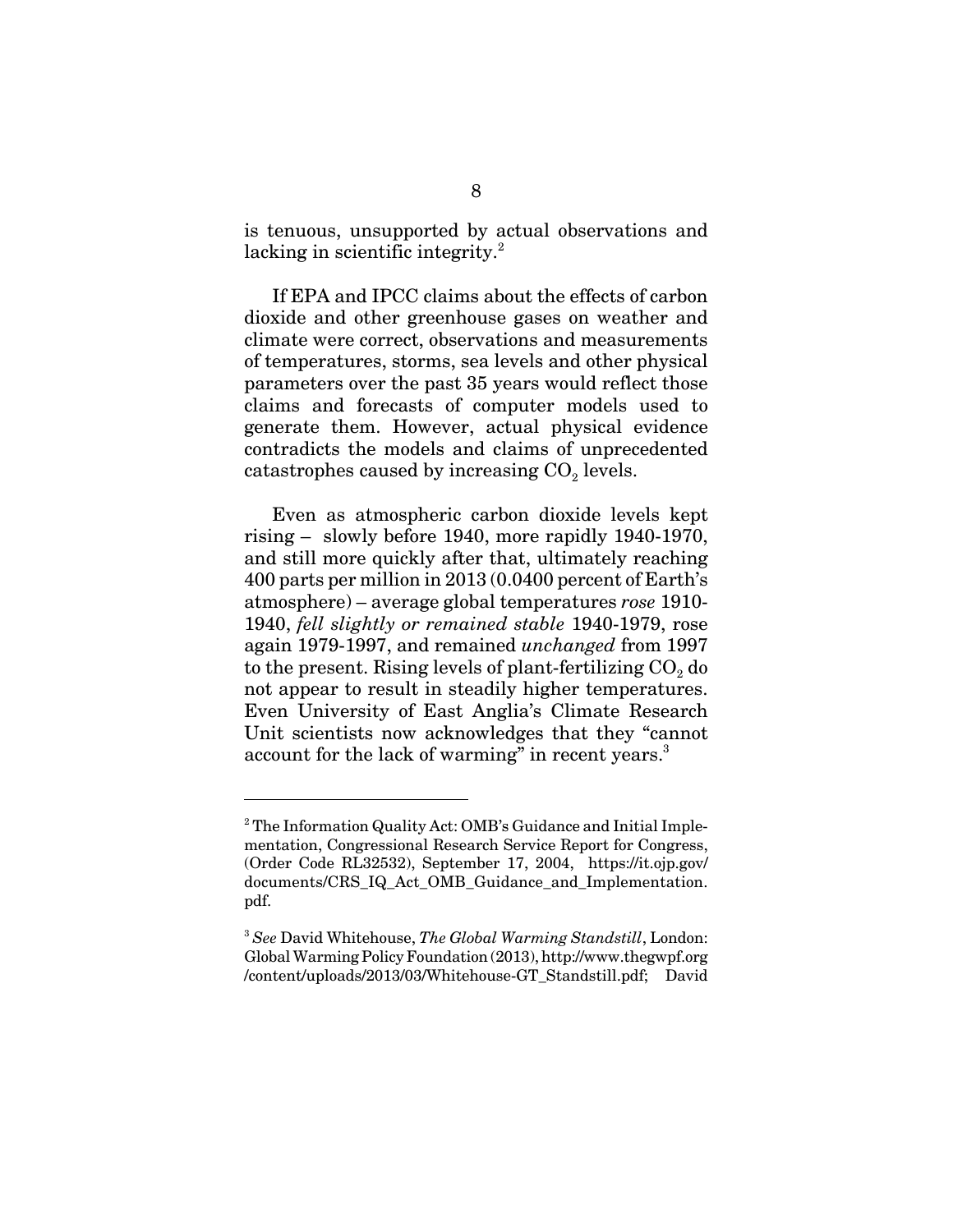This actual 1998-2013 temperature record undermines EPA's reliance on models and its claim that Earth's climate is highly sensitive to increasing atmospheric carbon dioxide levels and is approaching a "tipping point" in preventing "dangerous" global warming.

The past two winters were among the coldest in decades for many parts of Canada, Russia, central Europe and the United Kingdom. A lethal "100-year, record-smashing" spring cold and snow across central Europe in March 2013 killed thousands of people. Britain's coldest on record Easter 2013 was followed by a week of freezing temperatures, gales and snow, with roads and schools closed, millions of families without power, and poor pensioners dying of hypothermia. The United States just recorded one of its coldest springs on record.<sup>4</sup>

Rose, *Global warming stopped 16 years ago, reveals Met Office report quietly released*, MailOnline (UK), Oct. 13, 2012, http://www.dailymail.co.uk/sciencetech/article-2217286/Globalwarming-stopped-16-yearsago-reveals-Met-Office-report-quietlyreleased-chart-prove-it.html; "The Climate: A Sensitive Matter," *The Economist*, Mar. 30, 2013, http://www.economist.com/ news/science-and-technology/21574461-climate-may-be-heating-upless-response-greenhouse-gas-emissions. Hadley Center data show that the average global temperature was 58.1 degrees  $F(14.5 C)$ in 1997 and 2012, with periods of slight warming and cooling in between, ranging sporadically 0.1-0.7 degrees F annually above or below this 58.1 degree mark.

<sup>&</sup>lt;sup>4</sup> Nathan Rao, "Coldest Easter ever: Arctic misery set to last week as temperatures drop to -15C; Britain is braced for the coldest Easter on record," Daily Express (London), March 25, 2013; James M. Taylor, "Cold spring pummels people, animals from Russia to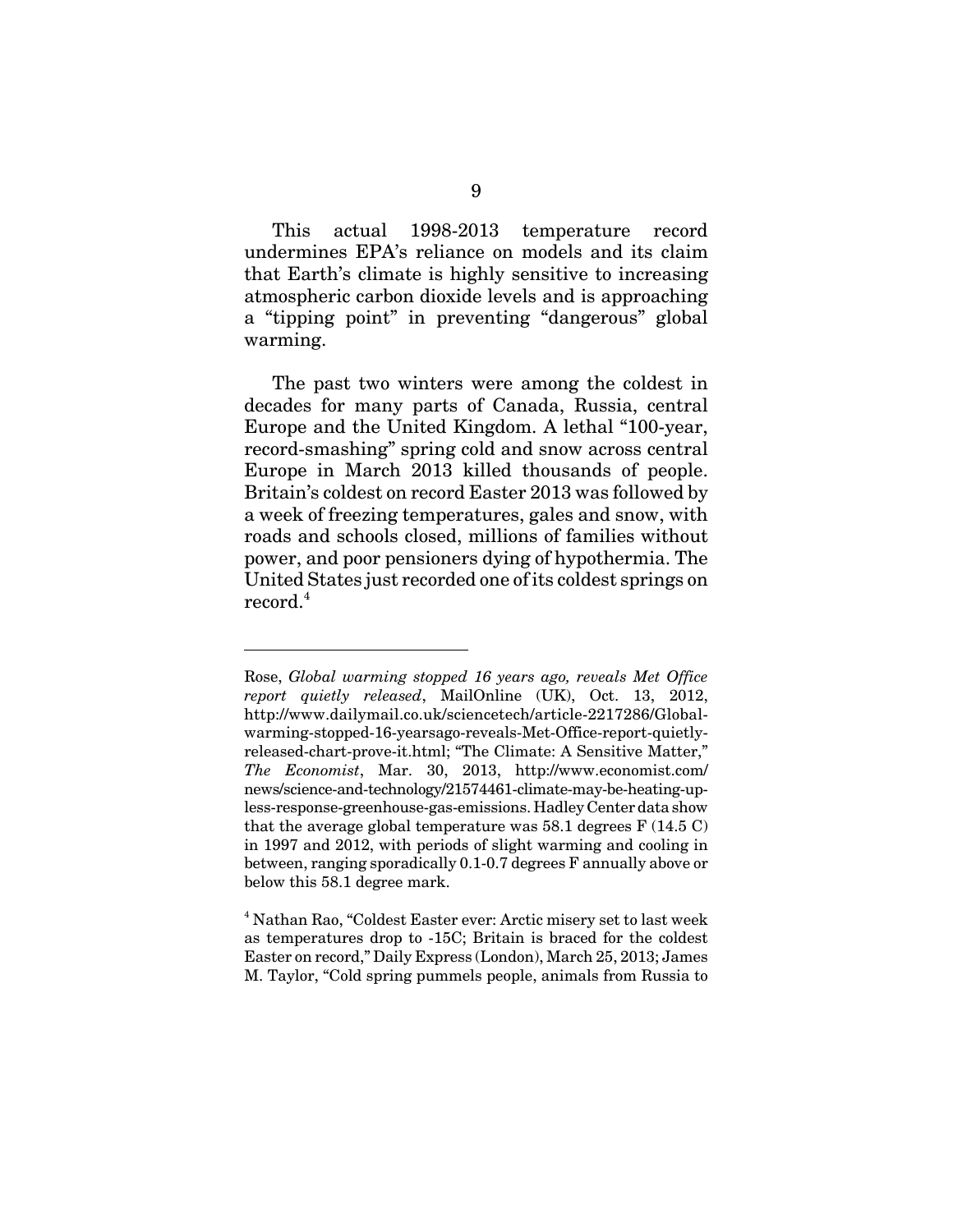The frequency and severity of hurricanes, tornadoes, floods and droughts have displayed no deviation from observed trends and cycles over the last century and are well within the normal range of historic variability. 2012 gave the United States its lowest number of strong tornadoes since 1954 and set a record for the number of years with no category 3 or higher hurricane making landfall in the USA. Arctic climate and sea ice are within a few percentage points of their "normal" levels for the past fifty years; the Antarctic is experiencing more ice and colder weather than at any time in decades; and the rate of sea level rise has not changed in a century.<sup>5</sup>

Florida," *Environment & Climate News*, May 2013, page 13; Steven Goddard, "U.S. headed for coldest spring on record," http://steven goddard.wordpress.com/2013/05/02/us-headed-for-the-coldestspring-on-record/; Our Amazing Planet, "Snowy spring snaps records across US: Cold temperatures as much as 20 degrees below normal," http://weather.aol.com/2013/05/02/snowy-spring-snapsrecords-across-us/. For Britain, the record cold and snow comes just 13 years after CRU scientist David Viner warned that global warming meant "children just aren't going to know what snow is."

<sup>5</sup> *Climate Change Reconsidered: 2011 interim report of the Nongovernmental International Panel on Climate Change*, Chicago: Heartland Institute, Chapter 5, pp 123-150, http://www.nipccreport.org/reports/2011/pdf/05ExtremeWeather. pdf; Harold Brooks, "The tornado drought of 2012," August 2, 2012, http://www.norman. noaa.gov/2012/08/the-tornado-drought-of-2012/; The Weather Channel, "Major hurricane drought continues in US," October 24, 2012, http://www.weather.com/news/ weatherhurricanes/major-hurricane-drought-us-20120814; Craig Idso and S. Fred Singer, *Climate Change Reconsidered: The report of the Nongovernmental International Panel on Climate Change* (NIPCC), Chicago, IL: Heartland Institute, 2009 (pages 114-130); Patrick Michaels and Paul Knappenberger, "New research calls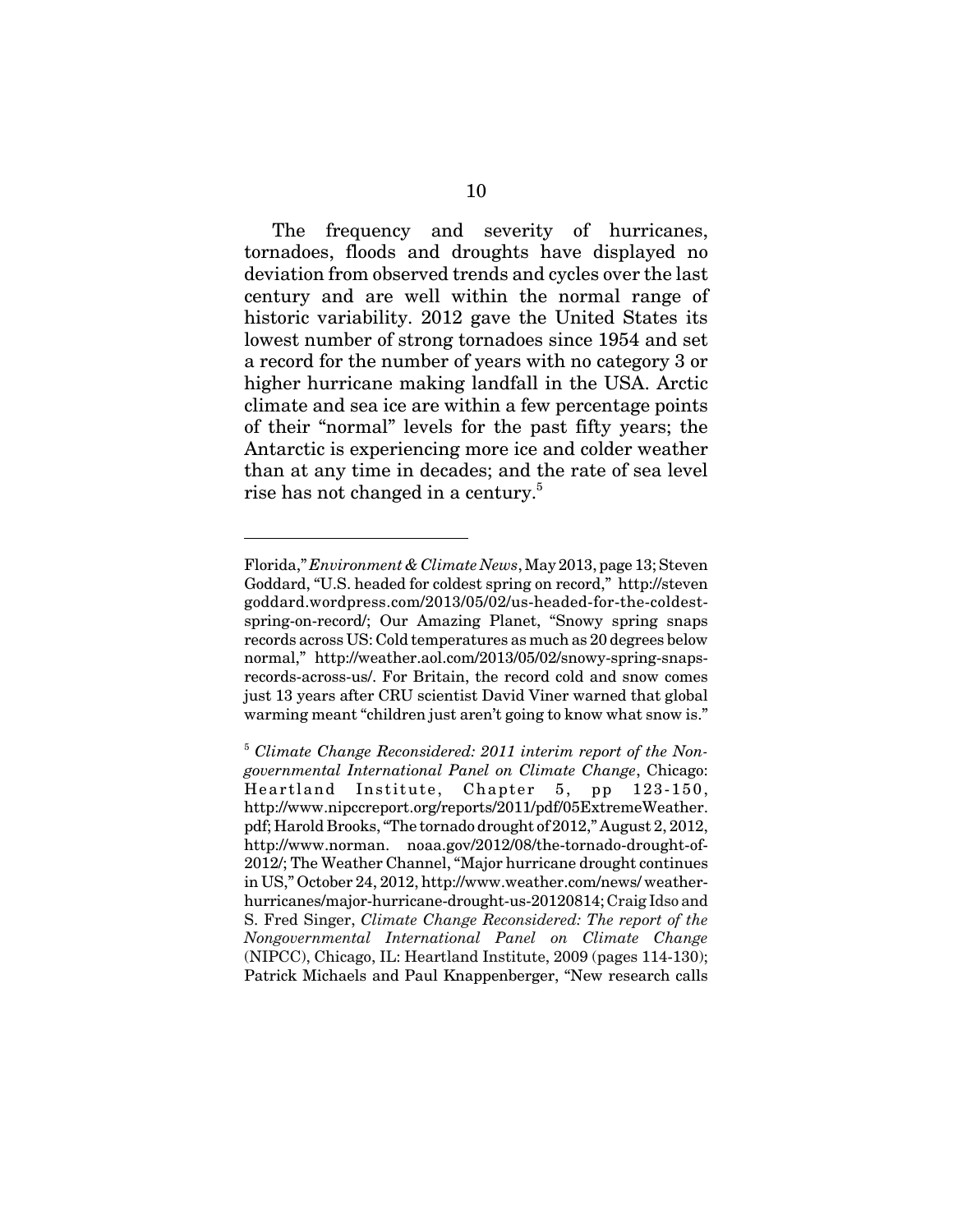That the models' often scary forecasts have been incorrect and unsupported by actual observations is not surprising. Earth's climate system is complex, dynamic, turbulent and frequently changing. However, computer climate models employ simplified assumptions that: carbon dioxide is the primary driving force behind climate change; water vapor amplifies the effects of  $CO<sub>2</sub>$ ; and the sun and cosmic rays play only insignificant roles. These and other invalid assumptions illustrate the models' problem of "garbage in, garbage out" and reflect late physicist Niels Bohr's observation that "prediction is very difficult, especially about the future."

EPA did no climate research of its own. It cherrypicked studies that supported its political agenda and ignored empirical observations and extensive data and reports that *questioned or contradicted* the agency's findings. It relied "most heavily" on findings of the Intergovernmental Panel on Climate Change, to claim there is "compelling and overwhelming" evidence that climate change endangers human health and welfare. It insisted that the IPCC papers represent "the best

into question high rates of sea level rise," Cato Institute, December 20, 2012, http://www.cato.org/blog/current-wisdom-new-researchcalls-question-high-rates-sea-level-rise/; S. Fred Singer and Dennis Avery, *Unstoppable Global Warming every 1,500 years*, Lanham, MD: Rowman & Littlefield Publishers, 2007 (pages 37-40,137-140); Willie Soon and Paul Driessen, "Desperately seeking Arctic warmth: 300 years of exploration records show recent Arctic warming is not unusual," *Washington Times*, May 12, 2010.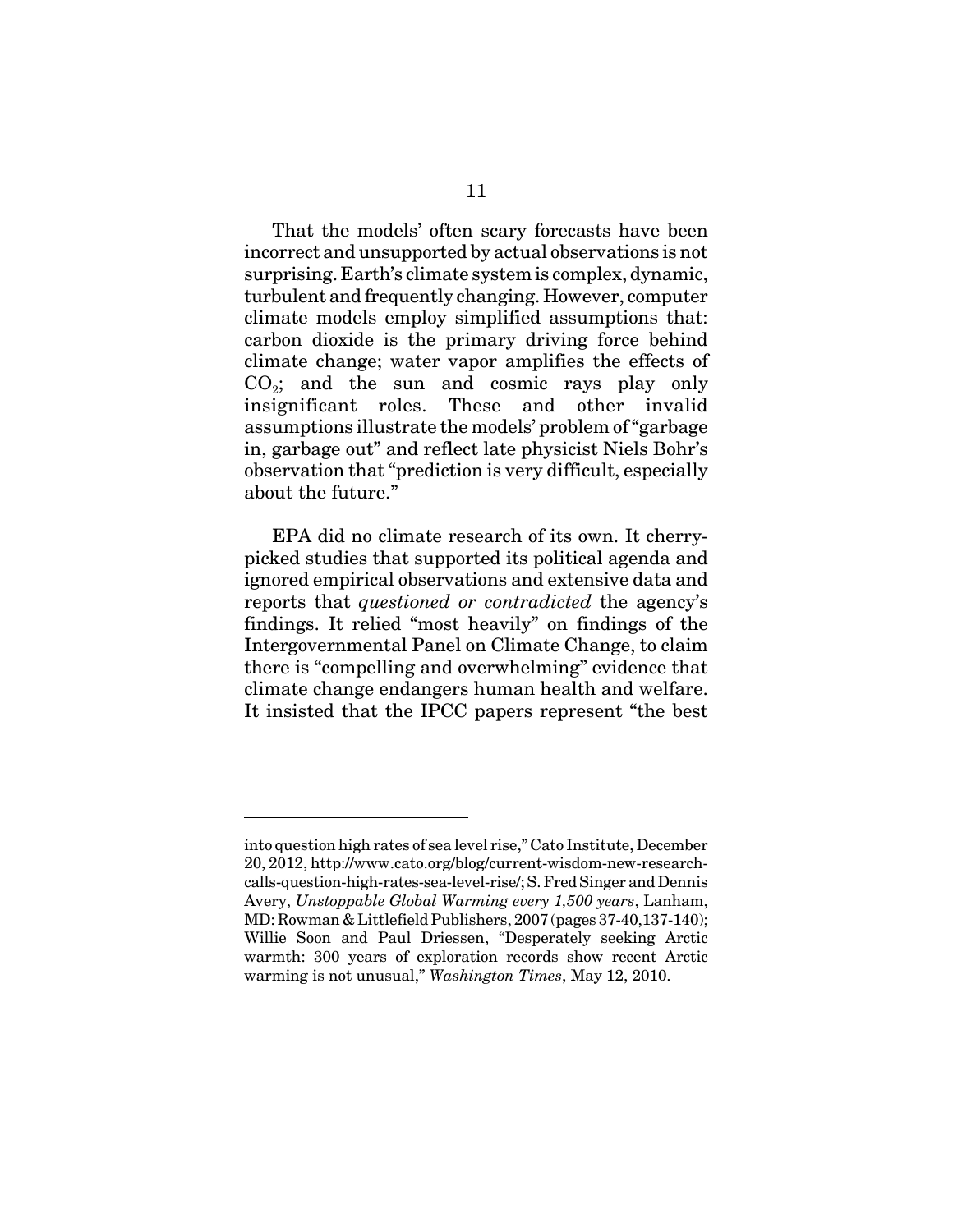available scientific assessments" and that they "have gone through rigorous and transparent peer review."6

However, EPA did not even review the studies on which it relied, to assess their reliability, credibility or integrity, or determine whether they actually had been peer-reviewed. This fatal flaw further underscores the arbitrary nature of its endangerment decision and its reliance on IPCC documents.

Just before EPA rendered its December 2009 endangerment decision, the first group of "Climategate" emails revealed that a closed network of scientists controlled the IPCC process, manipulated data and excluded opinions that differed from their own, to promote alarmist perspectives on global warming. As EPA was issuing its first four GHG rules in 20010 and

<sup>6</sup> On April 24, 2009, EPA wrote: "EPA has developed a technical support document (TSD) which synthesizes major findings from the best available scientific assessments that have gone through rigorous and transparent peer review. The TSD therefore relies most heavily on the major assessment reports of both the Intergovernmental Panel on Climate Change (IPCC) and the U.S. Climate Change Science Program (CCSP). EPA took this approach rather than conducting a new assessment of the scientific literature. The IPCC and CCSP assessments base their findings on the large body of many individual, peer-reviewed studies in the literature, and then the IPCC and CCSP assessments themselves go through a transparent peer-review process." Proposed Endangerment and Cause and Contribute Findings for Greenhouse Gases under Section 202(a) of the Clean Air Act, 74 *Federal Register* 18886, 18894 (proposed April, 24, 2009). Since the CCSP itself also relies heavily on IPCC documents, the IPCC is really the primary source of all EPA analyses and pronouncements.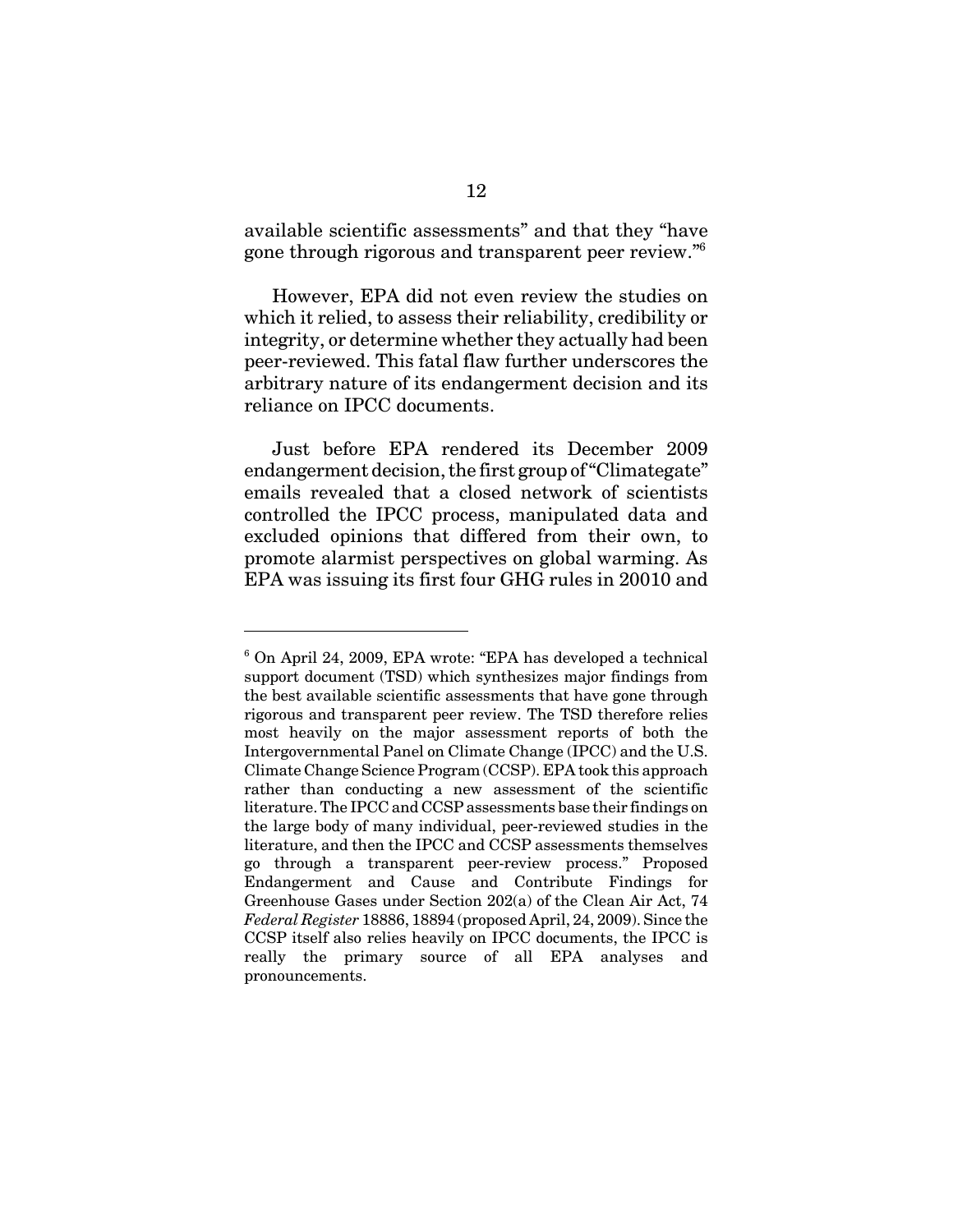2011, a second collection of Climategate emails and other revelations and studies further undermined the scientific foundation for these destructive EPA rules.<sup>7</sup>

Climategate emails and independent studies also reveal that many analyses and reports included in the IPCC's Fourth Assessment Report and relied upon by EPA in reaching its conclusions were inaccurate, created by activist groups or students, represented as "peer-reviewed" when they were not, or otherwise fell far below standards of scientific honesty and credibility essential for such an important and far-reaching public policy decision as the  $CO<sub>2</sub>$  endangerment ruling.

Contrary to repeated claims by IPCC Chairman Rajendra Pachauri (and EPA) that the Panel's climate assessment reports rely solely, entirely and exclusively on scholarly peer-reviewed source material, fully 30 percent of the papers and other references cited by the IPCC in its 2007 Fourth Assessment Report (AR4) were *not* peer reviewed, and many of the IPCC's "lead authors" were graduate students or even environmental activists.<sup>8</sup> Many of its scariest, most headline-grabbing claims of climate disasters deviated

<sup>7</sup> *See, e.g.,* Steven Mosher and Thomas Fuller, *Climategate: The CRUtape letters,* Lexington, KY: 2010; Peabody Energy Petition for Reconsideration of EPA's endangerment finding, http://epa.gov/ climatechange/Downloads/endangerment/Petition\_for\_Reconside ration\_Peabody\_Energy\_Company.pdf

<sup>8</sup> Donna Laframboise, *The Delinquent Teenager Who Was Mistaken for the World's Top Climate Expert: An IPCC expose*; Toronto: Ivy Avenue Press (2011); pp. 184-185 (the citizen audit of AR4).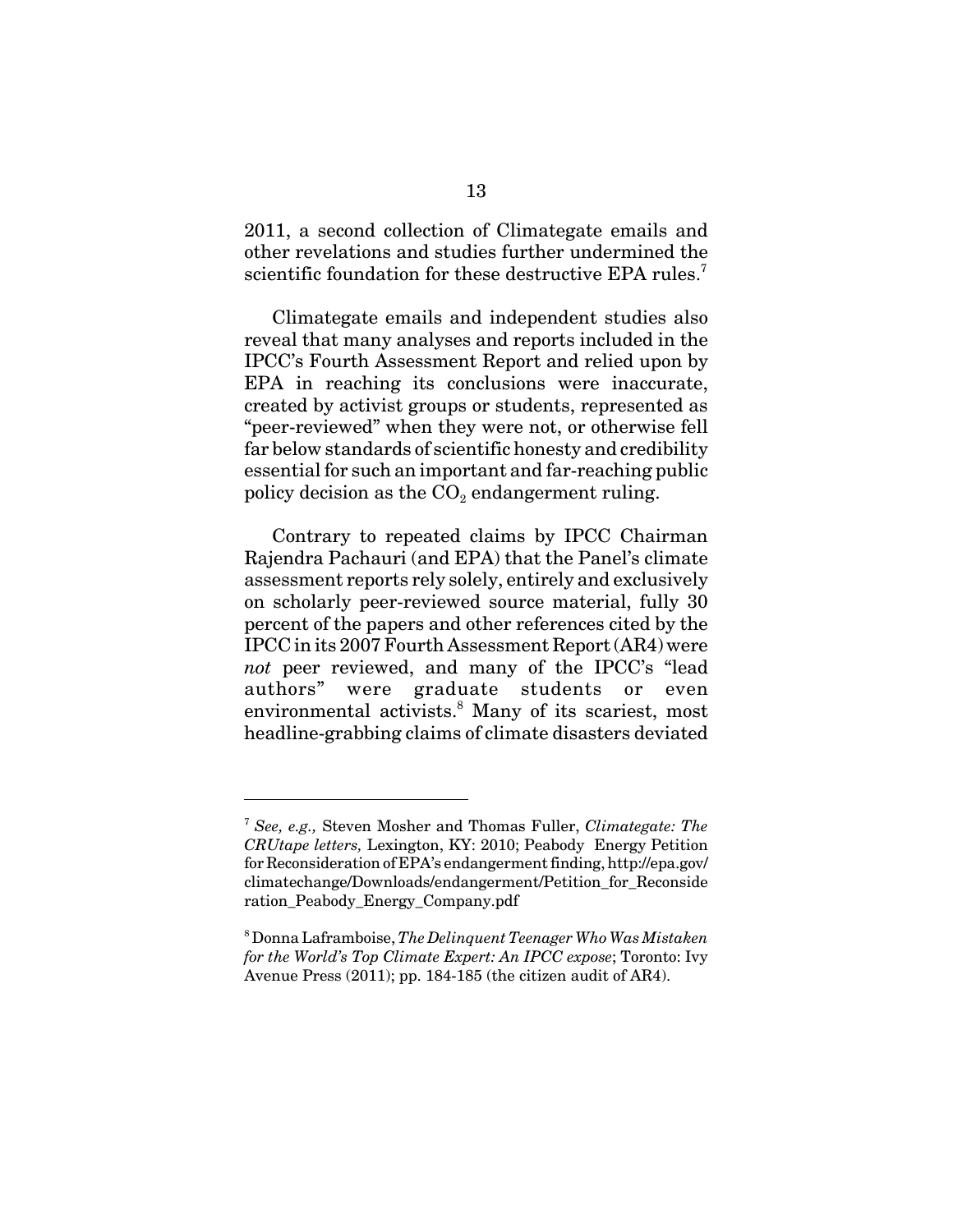the most from basic standards of scrutiny, credibility and integrity. To cite just a few examples:

IPCC assertions about snow and ice disappearing from mountains all over the world had no peerreviewed scientific basis. One source was a mountain climbing magazine article that relied solely on anecdotal statements by mountaineers; the other was a geography student's master's degree thesis, based on anecdotal stories by mountain guides about past and present ice conditions.<sup>9</sup>

Prominent IPCC claims that droughts caused by global warming would destroy 40 percent of the Amazon rainforest were founded on a World Wildlife Fund press release, which was based on "research" by two young activists, who predicated their analysis on a science journal article that addressed forest *logging and burning* by local people, and said nothing about rainfall or climate change.<sup>10</sup>

The IPCC's Fourth Assessment Report also claimed Himalayan glaciers would "disappear by the year 2035," depriving communities in the region of water. This assertion was based on another World Wildlife

<sup>&</sup>lt;sup>9</sup> Richard Gray and Rebecca Lefort, "IPCC based claims on student dissertation and magazine article," *The Sunday Telegraph*, January 31, 2010. *See also* Dean Nelson, "India to pull out of IPCC," *The Telegraph*, February 4, 2010.

 $10$  Jonathan Leake, "UN climate panel shamed by bogus rainforest claim," *Sunday Times* (London), January 31, 2009; Richard Gray and Ben Leach, "The never-ending scandal: New list of errors in IPCC report," *Sunday Telegraph*, February 7, 2010.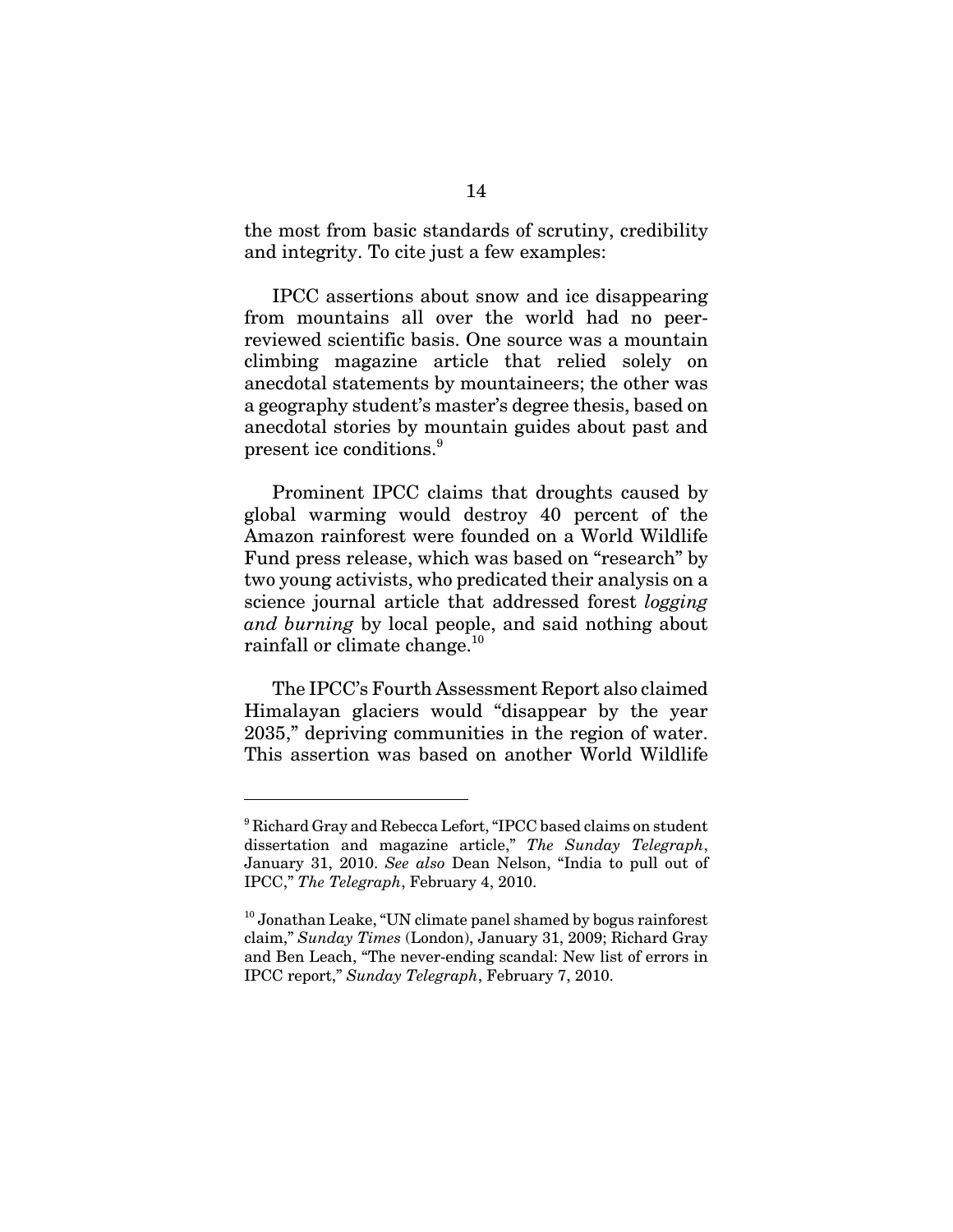Fund press release, which was based on a non-peerreviewed article in a popular science magazine – which was based on an email from a single glaciologist, who later admitted his prediction was pure "speculation." The IPCC lead author in charge of this section subsequently said the Himalayan glacier meltdown had been included – despite his knowing of its false pedigree – because he thought highlighting it would "encourage" policy makers and politicians "to take concrete action" on global warming.11

Almost 90 percent of the National Weather Service's climate-monitoring stations failed its "siting" requirements, by being too close to heat sources that contaminated data and caused stations to report higher than actual temperatures. Yet, their records and other biased data were relied on by the EPA and IPCC as evidence of U.S. and global warming trends.<sup>12</sup>

<sup>&</sup>lt;sup>11</sup> Jonathan Leake and Chris Hastings, "IPCC mislead world over Himalayan glacier meltdown," *The Times* (London), January 17, 2010; Gerald Traufetter, "Can climate forecasts still be trusted? Confidence melting away," ABC News Internet Ventures, January 28, 2010; F. William Engdahl, "Glacier Meltdown: Another Scientific Scandal Involving the IPCC Climate Research Group," *Global Research*, January 27, 2010; David Rose, "Glacier scientist: I knew data hadn't been verified," London *Daily Mail*, January 24, 2010. *The Times* reported that India's top glaciologists called Hasnain's claims about imminent glacial meltdown "inherently ludicrous." India's most renowned glacier experts had just completed an exhaustive study that found no evidence of unusual temperature upturns in the Himalayas and said it would take 300 years for the glaciers to melt.

<sup>12</sup> Anthony Watts, *Is the U.S. Surface Temperature Reliable? How do we know global warming is a problem if we can't trust the U.S.*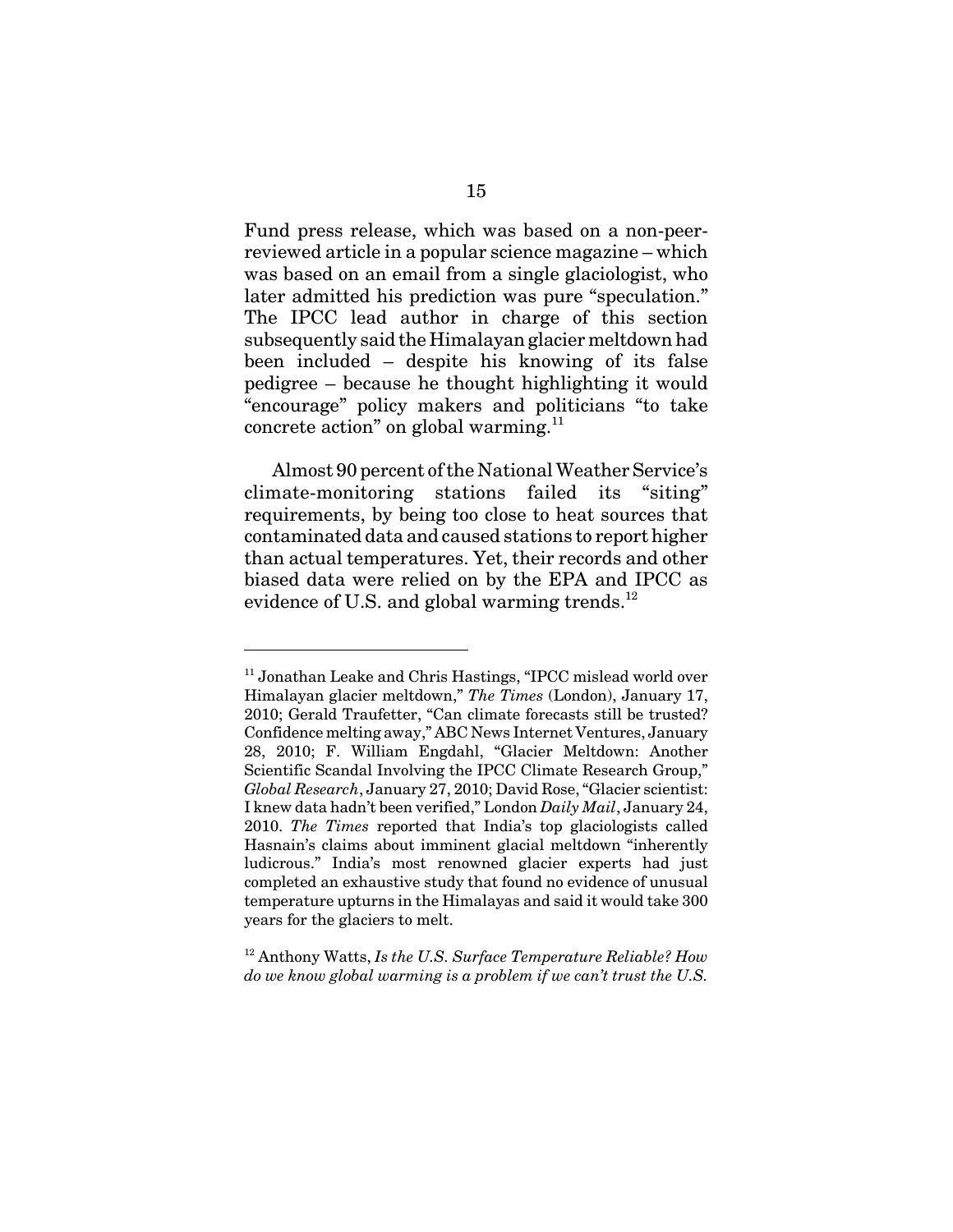These and numerous other errors, deficiencies and outright misrepresentations were further compounded by the IPCC's analytical and decision-making process, which is highly secretive, non-transparent and directed by scientists who frequently chose, evaluated and even modified colleagues' material, to build their case for alarming, human-caused global warming and prepare a first draft assessment report. At the second-draft stage, the review process is dominated by government officials, chosen to reflect their countries' climate policies and ensure diversity of national origin, though not diversity of expert opinion on critical climate issues. In fact, at both stages, world-renowned experts are *excluded* if their studies and conclusions do not reflect the contrived "consensus" views on warming, severe weather, species extinction, sea level rise, droughts, diseases and other topics.<sup>13</sup>

The arbitrary nature of EPA's claim of "certainty" is further underscored by a statement signed by 31,000 American scientists, saying they see "no convincing scientific evidence" that humans are causing dangerous climate change; and a U.S. Senate report listing more

*temperature record?"* SurfaceStations.org: 2009, http:// wattsupwiththat.com/2009/05/10/a-report-on-the-surfacestationsproject-with-70-of-the-ushcn-surveyed/; Craig Idso and S. Fred Singer, *Climate Change Reconsidered: The report of the Nongovernmental International Panel on Climate Change* (NIPCC), Chicago, IL: Heartland Institute, 2009 (pages 114-130).

<sup>13</sup> Donna Laframboise, *The Delinquent Teenager Who Was Mistaken for the World's Top Climate Expert: An IPCC expose*; Toronto: Ivy Avenue Press (2011); especially pp. 106-109, 114-116, 152, 169, 214-219; Judith Curry, "Laframboise on the IPCC," http://judithcurry.com/2011/10/19/laframboise-on-the-ipcc/.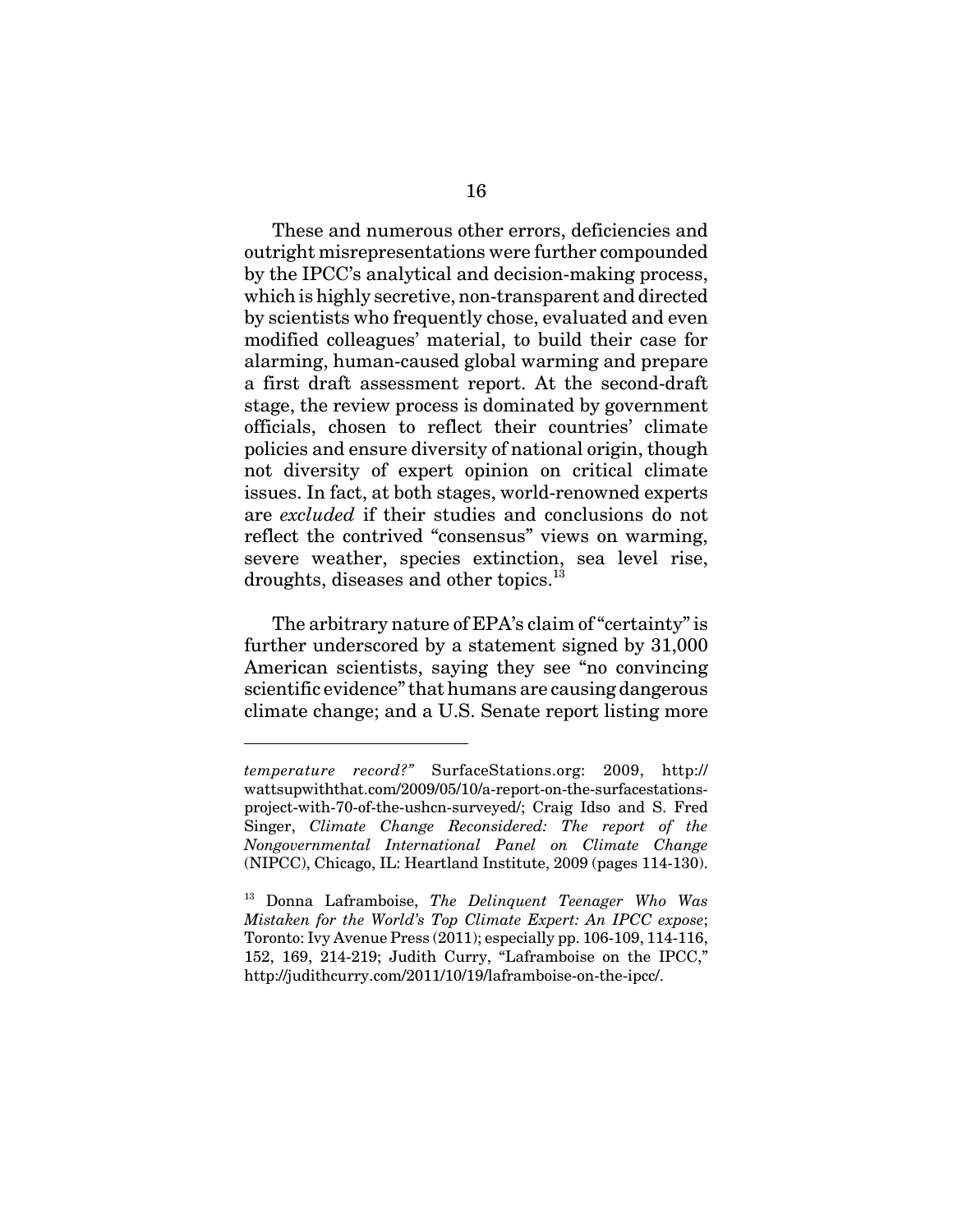than 700 international scientists who "dissent from" manmade global warming disaster claims.<sup>14</sup>

Alan Carlin, a 37-year veteran EPA analyst, understood these problems and prepared a detailed paper, strongly advising the agency to look carefully at the science behind global warming claims and not rely on IPCC assessment reports. Carlin's supervisor tried to suppress the paper and refused to forward it to the EPA group preparing the final report that would guide the endangerment decision. His supervisor told him: "The administrator and administration has [sic] decided to move forward on endangerment, and *your comments do not help the legal or policy case for this decision*."15 [emphasis added]

Despite these rampant deficiencies in the IPCC reports and the blatant politics involved in handling

<sup>&</sup>lt;sup>14</sup> Oregon Institute of Science and Medicine, "Petition Project," http://www.oism.org/pproject/; U.S. Senate Minority Report: "More than 700 international scientists dissent over man-made global warming claims: Scientists continue to debunk 'consensus' in 2008 and 2009," http://www.hatch.senate.gov/public/\_files/USSenate EPWMinorityReport.pdf; a Climate Depot report updates the Senate document, by adding 300 scientists to this list: http://www.climatedepot.com/2010/12/08/special-report-more-than-1000-international-scientists-dissent-over-manmade-globalwarming-claims-challenge-un-ipcc-gore-2/.

<sup>&</sup>lt;sup>15</sup> Alan Carlin, "National Center for Environmental Economics comments on draft technical support document for endangerment analysis for greenhouse gas emissions under the Clean Air Act," March 2009, http://WattsUpWithThat.files.wordpress.com/200906/ endangermentcommentsv7b1.pdf; "Controversy over EPA report prepared by Carlin," http://en.wikipedia.org/wiki/Alan\_Carlin.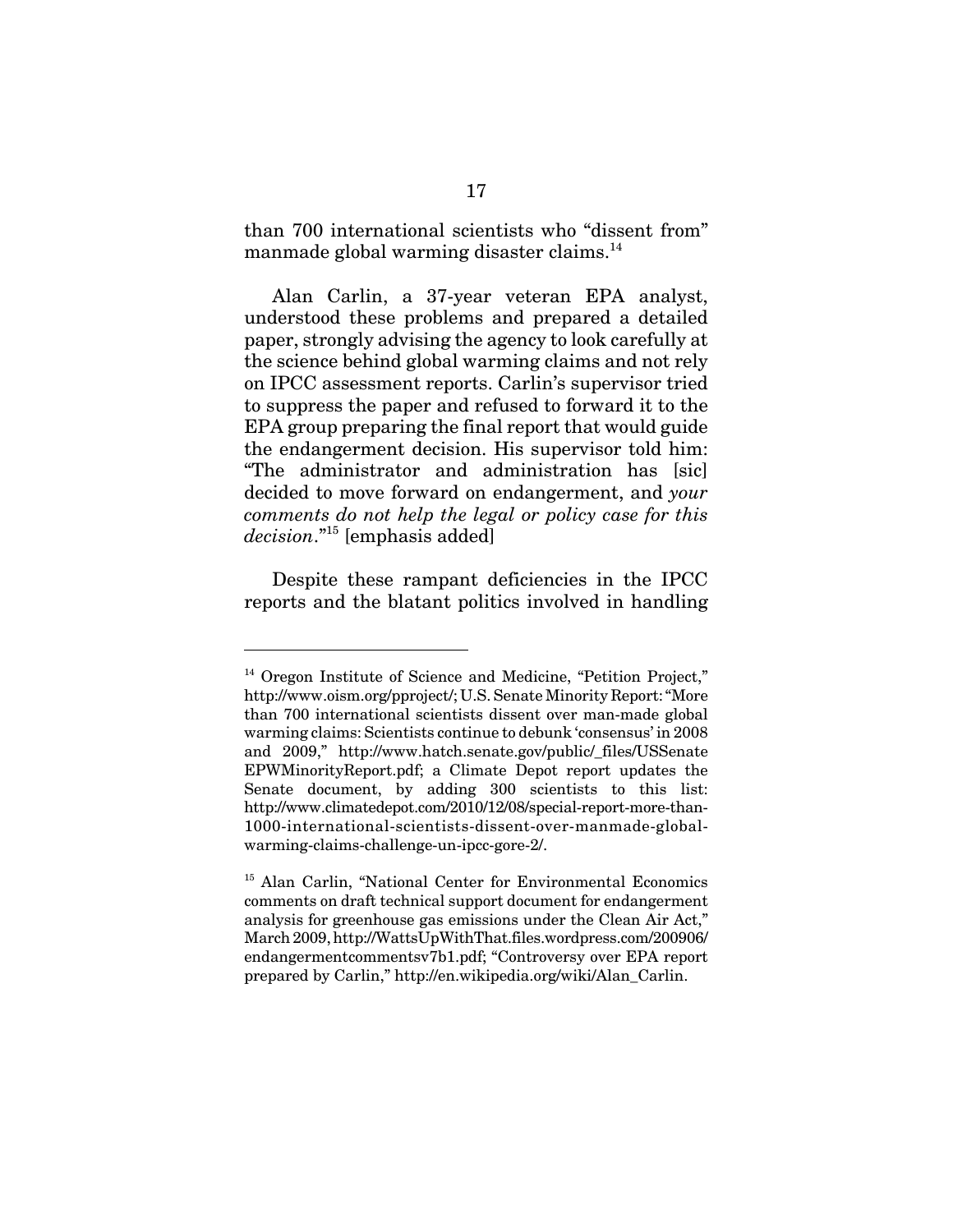"the most burdensome, costly, far-reaching program ever adopted by a United States regulatory agency," The Environmental Protection Agency simply adopted the IPCC's conclusions and determined that it is "very likely" (a "90-99 percent probability") that human greenhouse gas emissions caused "most" of the warming that Earth experienced during the second half of the twentieth century.<sup>16</sup>

EPA's endangerment finding clearly has no foundation in reality or honest, objective science. It is irrational, arbitrary and capricious. It cannot justify this unprecedented expansion of regulatory authority, especially considering the severe impacts the decision will have on the environmental, economic and human wellbeing of our nation.

### **II. EPA Impermissibly Failed To Consider The Adverse Impacts That Its Endangerment Decision And Greenhouse Gas Regulations Will Have On Human Health And Welfare, And On Wildlife And The Environment.**

EPA's mission is to protect the environment, health and welfare of American citizens. The agency abrogates that mission and violates the law and its public trust when it "safeguards" people from exaggerated or illusory risks that exist only in faulty computer models or IPCC documents that are based largely on

<sup>16</sup> Environmental Protection Agency, *Technical Support Document for Endangerment and Cause or Contribute finding for greenhouse gases under Section 202(a) of the Clean Air Act*, December 7, 2009, p. 7.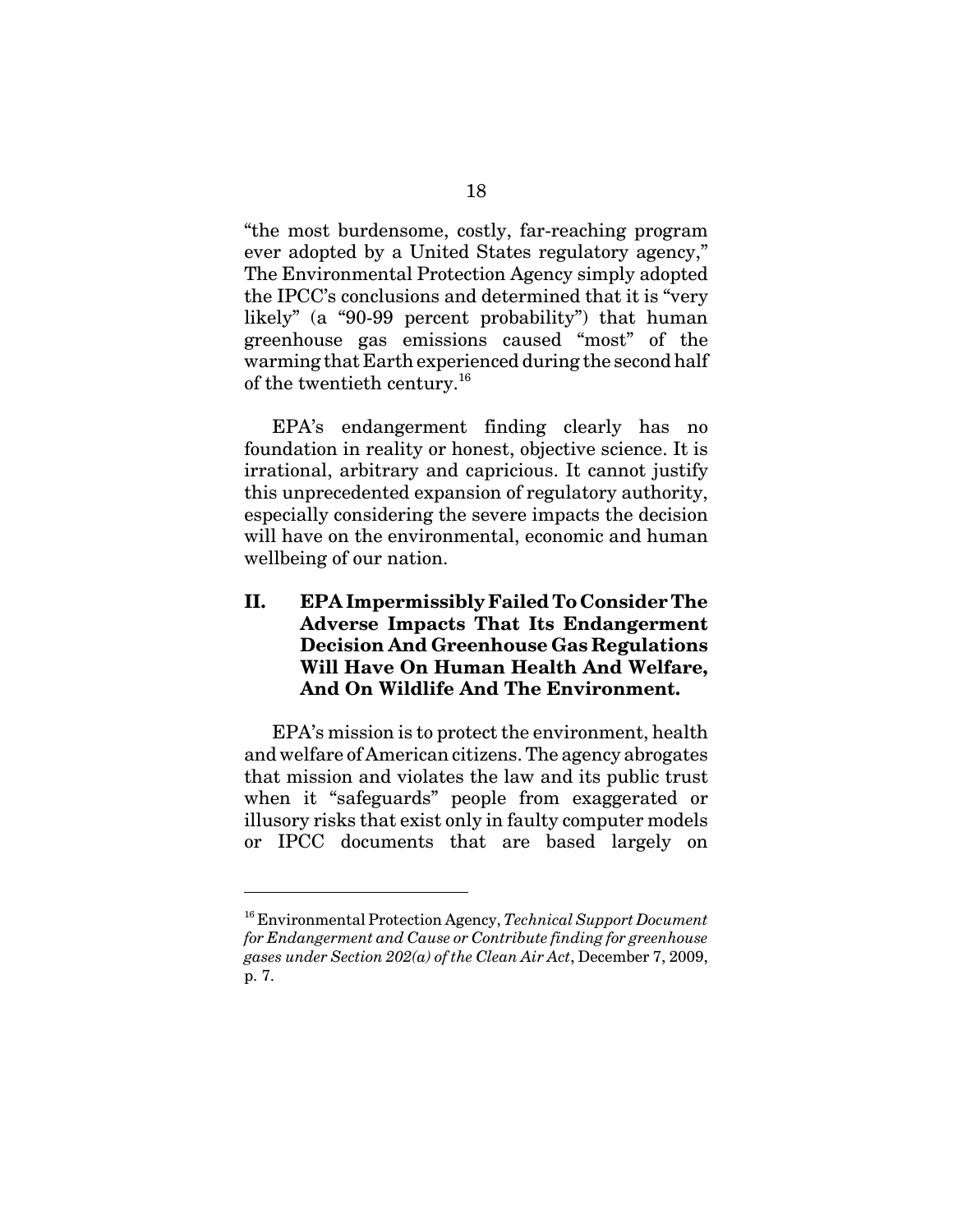manipulated, manufactured or misrepresented data and analyses – or if the EPA "endangerment" decision endangers human health and welfare far more than any reasonably foreseeable effects from climate  $change.<sup>17</sup>$ 

The agency's endangerment decision will put EPA in control of nearly everything Americans make, ship, eat and do. It will necessitate major changes in energy use and prices, electricity generation, manufacturing, transportation, heating and air conditioning, employment, and other components of the life styles, living standards, health and welfare of every American. It will harm environmental values, and wildlife habitats and populations.

Complying with EPA's  $GHG/CO<sub>2</sub>$  regulations will add hundreds of billions of dollars per year to current operating and compliance costs. It will result in higher electricity and fuel prices, expensive facility retrofits and replacements, hundreds of thousands of lost jobs annually, and acute hardship for millions of families.<sup>18</sup>

 $17$  U.S. Environmental Protection Agency, "Our mission and what we do," http://www2.epa.gov/aboutepa/our-mission-and-what-wedo.

<sup>&</sup>lt;sup>18</sup> United States Senate Committee on Environment and Public Works, Minority Staff Report, *A Look Ahead to EPA Regulations for 2013* (Oct. 2012), http://cnsnews.com/sites/default/files/ documents/A\_Look\_Ahead\_to\_EPA\_Regulations\_for\_2013.pdf; National Economic Research Associates, "Economic Impacts of EPA's Transport Rule and Utility MACT rule," June 2011; Testimony of Dr. Margo Thorning, senior vice president and chief economist, American Council for Capital Formation, before the United States House of Representatives Subcommittee on Energy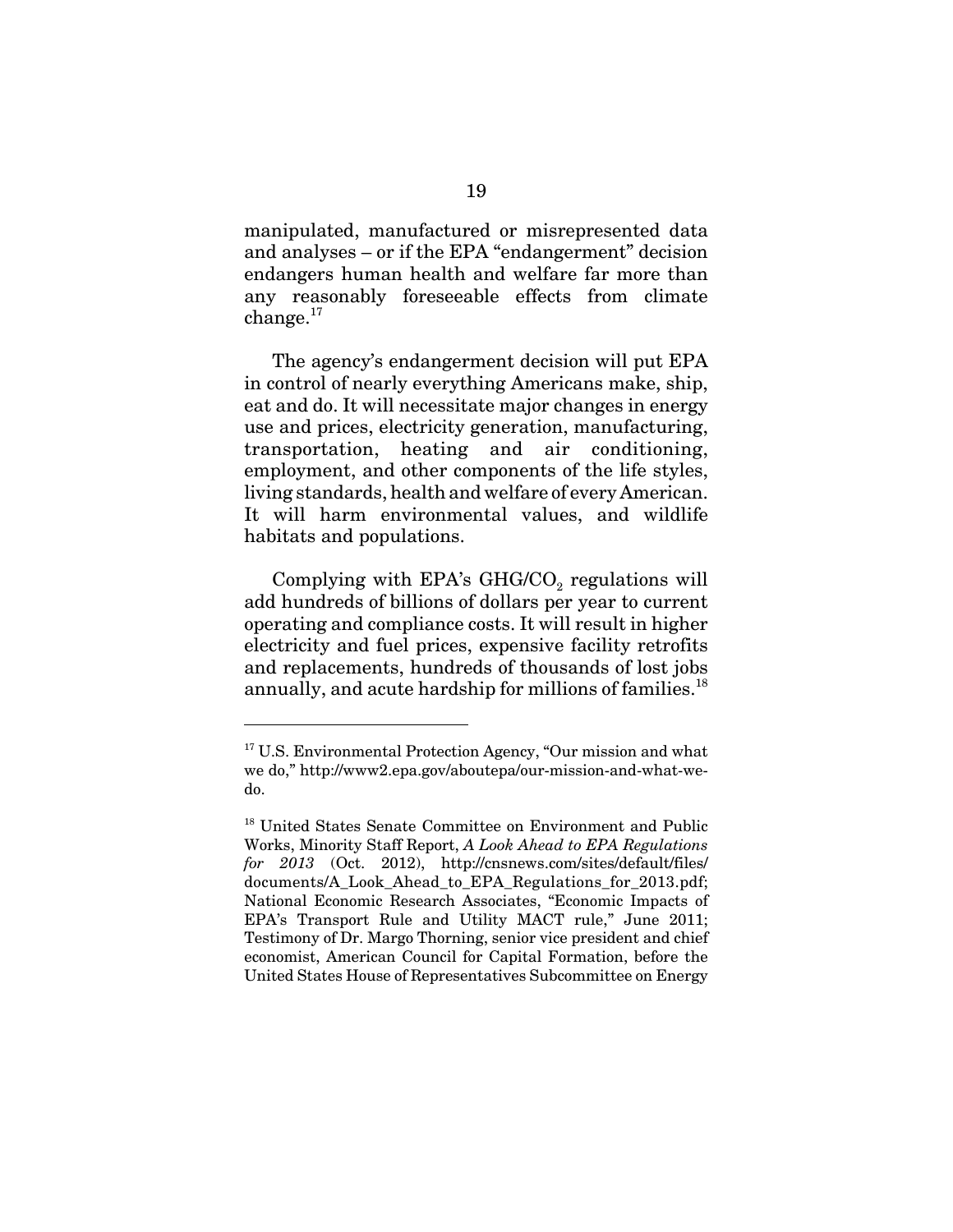EPA's endangerment decision has been used to justify taking billions of dollars from profitable sectors of the economy and diverting the funds to subsidize wind, solar and biofuel programs. Recent Department of Energy records reveal that \$26 billion in Energy Department subsidies and loan guarantees for renewable energy projects since 2009 created only 2,298 permanent jobs, at a cost of \$11.45 million per job. As studies in Spain and Scotland have documented, these expensive "green" energy programs ultimately caused the loss of two to four traditional jobs for every renewable energy position created, resulting in still more human hardship that EPA failed to consider, especially for minority and poor families.<sup>19</sup>

As the cost of fuel, food, services and consumer products increases, families are left unable to heat and cool their homes properly, pay the rent or mortgage, buy clothing and medicine, take vacations, pay their bills, give to charity, save for college and retirement, or eat nutritious meals. Companies forced to pay more for energy and regulatory compliance must often suspend

and Power, Committee on Energy and Commerce, February 9, 2011; "Economy Derailed: State-by-state impacts of the EPA regulatory train wreck," American Legislative Exchange Council, April 2012.

<sup>&</sup>lt;sup>19</sup> Institute for Energy Research, "Department of Energy spends \$11 million per job," May 8, 2013, http://www.InstituteForEnergy Research.org/2013/05/08/does-11-million-jobs/; Gabriel Calzada Alvarez, "Study of the effects on unemployment of public aid to renewable energy sources," King Juan Carlos University, 2009; James Delingpole, "The real cost of global warming," The Telegraph, February 28, 2011, http://blogs.telegraph.co.uk/news/ JamesDelingpole/100078040/the-real-cost-of-global-warming/.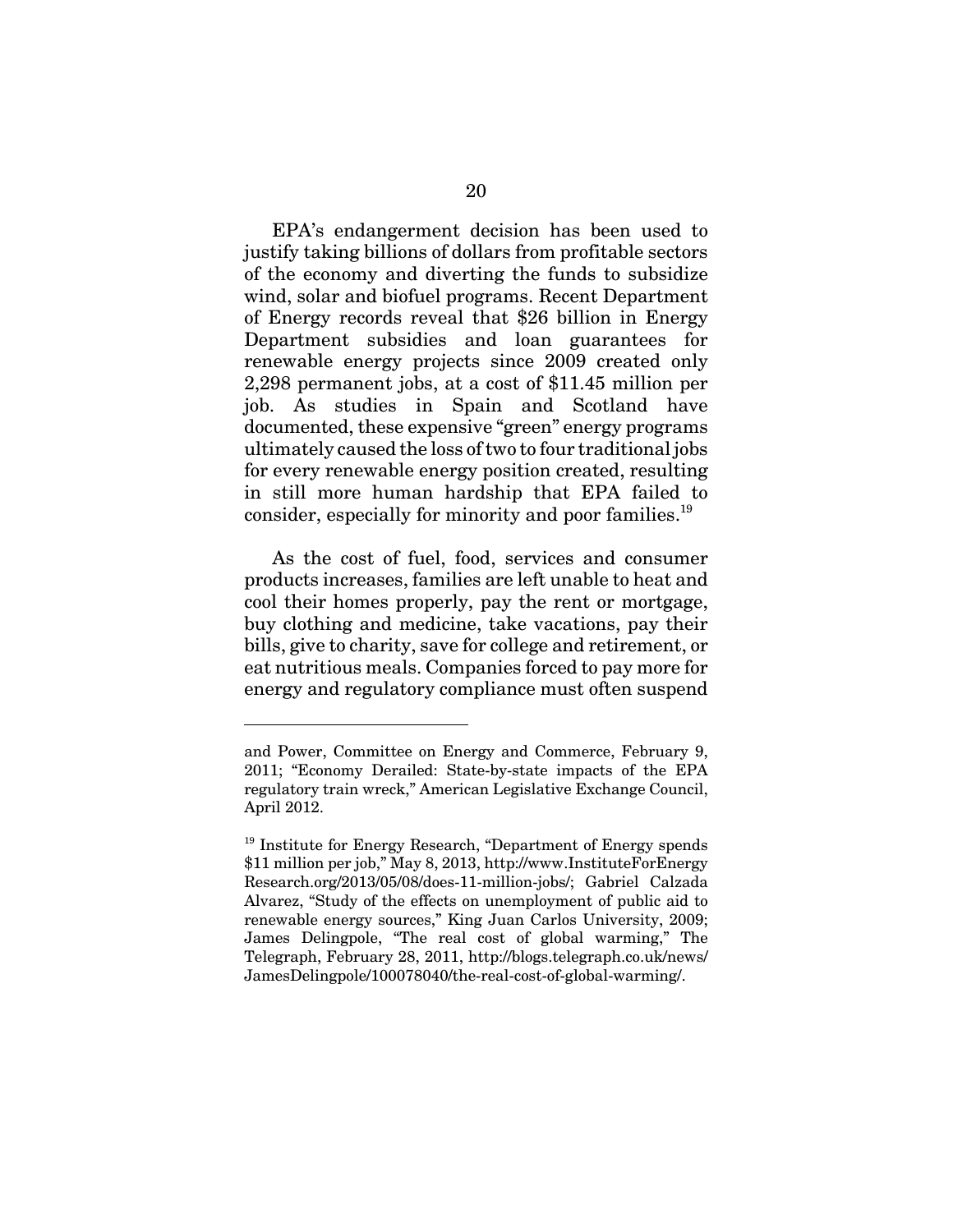construction projects, outsource work to other countries, reduce work forces, shift people to part-time status, or file for bankruptcy and close their doors. As companies cut back and more people go on unemployment, government revenues decline, leaving government agencies with fewer funds for low income energy assistance, welfare, food stamps and similar programs – just when they are needed most.<sup>20</sup>

Reduced nutrition and medical checkups, combined with the stress of being unemployed or involuntarily holding two or more low-paying part-time jobs, also lead to greater risk of strokes and heart attacks, and higher incidences of depression, alcohol, spousal and child abuse, and suicide. These problems are especially acute among military veterans and for middle-aged male breadwinners whose prospects for finding gainful employment, on par with what they once enjoyed, become increasingly lower the older they get and the longer they are out of work. $21$ 

<sup>&</sup>lt;sup>20</sup> Management Information Systems, "Potential impact of the EPA endangerment finding on low income groups and minorities," March 2010; Roy Innis, *Energy Keeper, Energy Killers: The new civil rights battle*, Bellevue, WA: Merril Press (2008), p.1. Paul Driessen, "Affordable Energy: The foundation of human rights and environ-mental justice," American Legislative Exchange Council, April 2010.

 $21$  Donald Lambro, "Casualties in the jobs war: Suicide statistics start to track the unemployment rate," *Washington Times*, May 8, 2013; H. Harvey Brenner, "Many Factors in the Prediction of National Life Expectancy: GDP and unemployment," testimony before the U.S. Senate Committee on Public Works, June 15, 2011, http://www.epw.senate.gov/public/index.cfm?FuseAction=Files.V iew&FileStore\_id=37188bea-2c5f-4100-a767-f264f1a1ced2.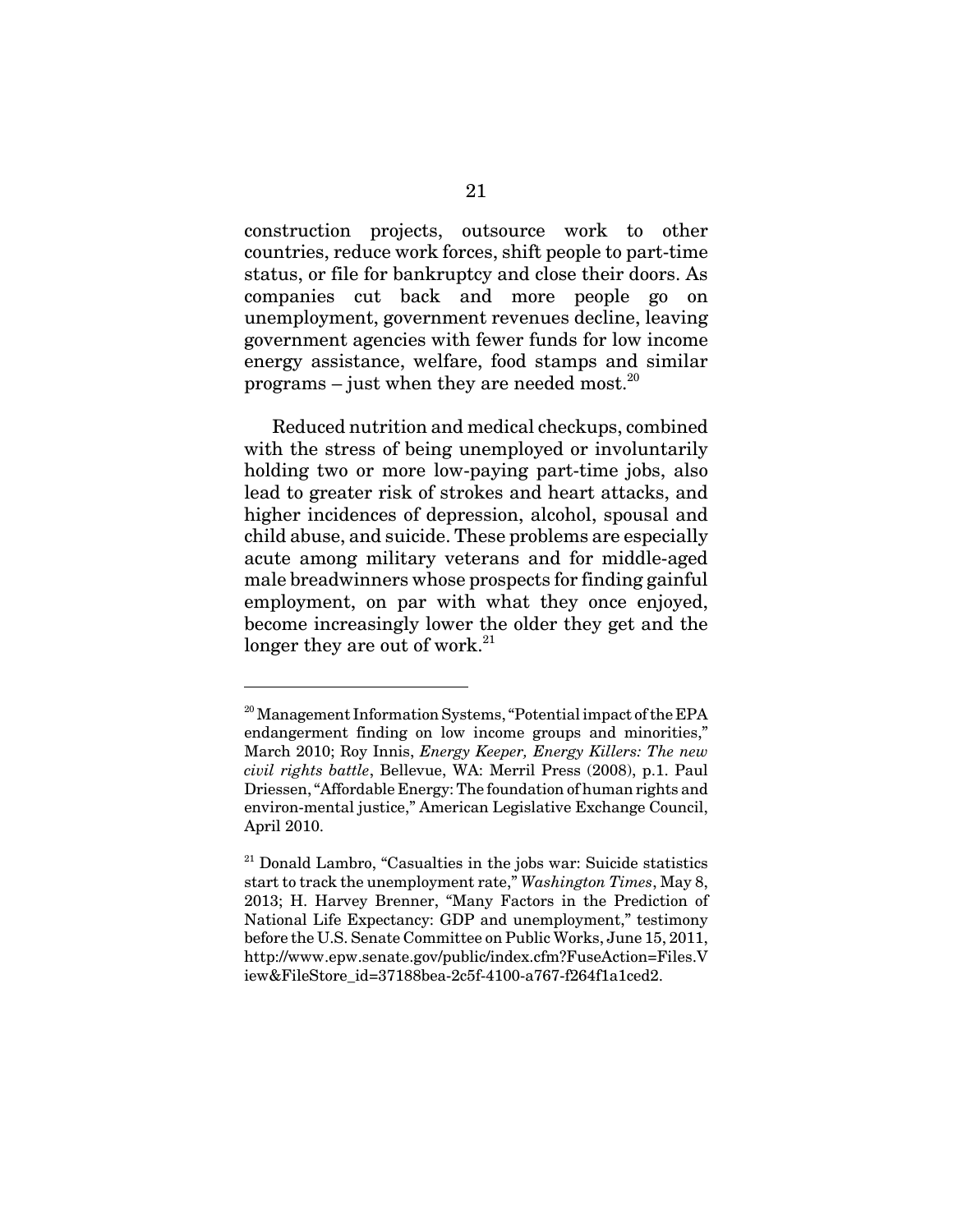In calculating regulatory *benefits*, EPA says each "premature death" theoretically avoided creates millions of dollars in societal economic gains. However, it ignored the *adverse impacts* that its endangerment decision will have on people's health, wellbeing, life spans, environmental justice and civil rights. $^{22}$ 

EPA's endangerment decision could kill thousands of Americans annually, with lost "human life values" totaling many billions of dollars. These impacts will be far worse than any global warming damages theoretically avoided. The agency's endangerment actions will also inflict significant harm on the natural environment. Hydrocarbons provide 84 percent of all U.S. energy. EPA's greenhouse gas rules will compel America to replace these fuels with expensive, unreliable "renewable" alternatives that cost jobs, require far more land and raw materials than do fossil fuels, and cause significant impacts on scenic values, wildlife habitats, and bird and bat populations.

For example, Arizona's Palo Verde nuclear plant generates 26,780 gigawatt-hours of electricity annually

 $22$  Holly Richmond, "EPA: A human life is worth \$7.9 million," Grist, January 26, 2011, http://grist.org/article/2011-01-25-epa-ahuman-life-is-worth-7-9-million/; James M. Taylor, "House Testimony: EPA grossly overstates the economic benefits of regulation," Environment & Climate News, July 2012, http://news. heartland.org/newspaper-article/2012/07/13/house-testimony-epagrossly-overstates-economic-benefits-regulation; Matt Ridley, "Earth to Met Office: Check your climate facts. The latest science suggests that our policy on global warming is hopelessly misguided," *The Times* (London), May 20, 2013, http://www.thetimes.co.uk/tto/opinion/columnists/article3769210 .ece.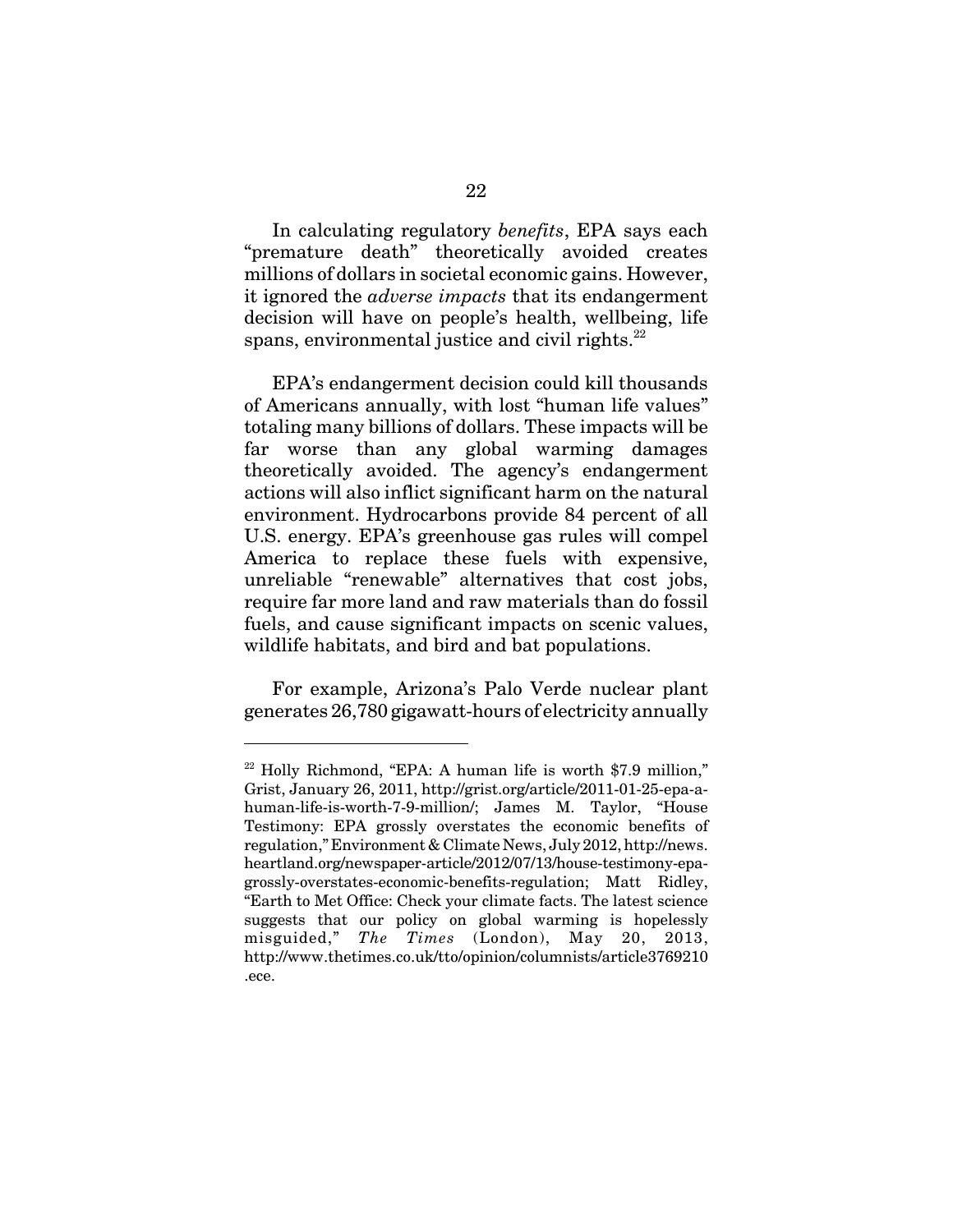from a 4,000-acre site (half of which is open land and a lake). Getting the same amount of electricity far less reliably from solar panels like those at Nevada's Nellis Air Force Base would require 125,000 acres of wildlife habitat, more than three times the area of Washington,  $DC.<sup>23</sup>$ 

A 600-megawatt gas-fired power plant requires several hundred acres, to generate affordable power 90 percent of the time. A 600-MW wind installation like Fowler Ridge in Indiana requires 355 giant turbines, 50,000 acres and 515,000 tons of concrete, steel, copper, fiberglass and rare earth metals to generate expensive electricity intermittently 20 percent of the time. It also requires a 600-MW gas turbine, to provide power whenever the wind is not blowing. $^{24}$ 

The U.S. Fish and Wildlife Service says wind turbines kill 440,000 "protected" eagles, hawks, falcons and other birds each year. The actual total for the nation's 40,000 turbines is likely several million birds and bats annually, based on European studies and accounting for steps taken by turbine operators to minimize official death tolls. As turbines proliferate in response to EPA's endangerment decision, this

<sup>&</sup>lt;sup>23</sup> Arthur Robinson, "Bricks without straw," Oregon Institute of Science and Medicine, June 22, 2009; Paul Driessen, "Our least sustainable energy option: From land use, economic, environmental or raw materials perspectives, wind is unsustainable," October 19, 2011, http://www.Challenging Climate.org/story/4210/4331/Our-least-sustainable-energy-option.c

<sup>24</sup> Paul Driessen, "Our least sustainable energy option," *op. cit*.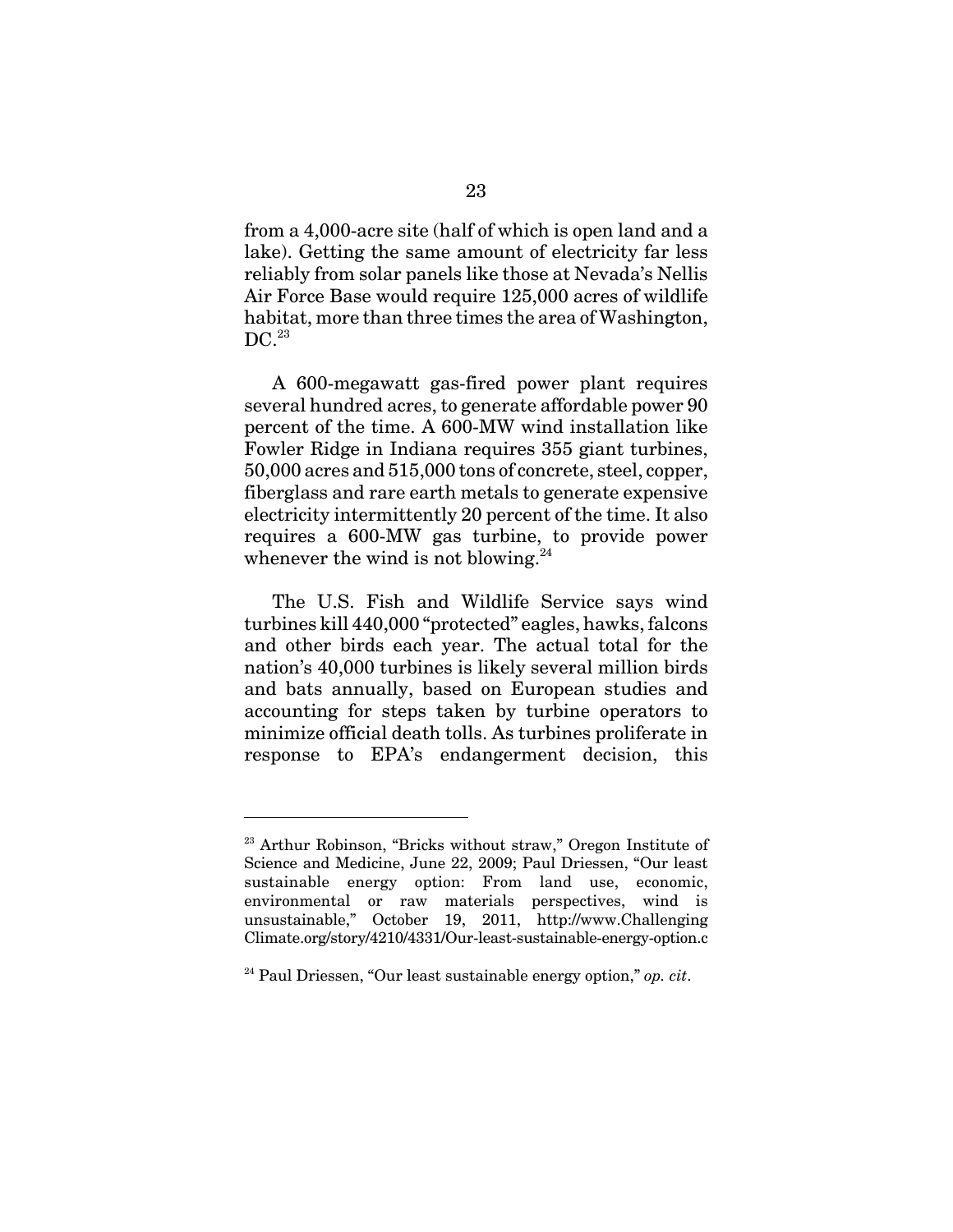unsustainable toll will rise and some species will be driven nearly to extinction in more areas.<sup>25</sup>

EPA's greenhouse gas regulations will have *net deleterious impacts* on wildlife and their habitats, jobs, and human health and wellbeing. They will *cost human lives.* These facts must be part of the agency's calculations of risks and benefits, especially when the alleged benefits of its endangerment decision are so tenuous and based on such flimsy and dishonest scientific evidence.

However, EPA failed to consider these adverse impacts in making its endangerment decision. The agency's decision is thus arbitrary, capricious and harmful to the environment, health and welfare of American citizens.

<sup>&</sup>lt;sup>25</sup> Meera Subramanian, "The trouble with turbines: An ill wind," *Nature*, June 20, 2012; American Bird Conservancy, "Bird deaths from wind farms to continue under new federal voluntary industry guidelines," http://www.abcbirds.org/newsandreports/releases/ 110208.html; Paul Driessen, "Big Wind tax credit exterminates bird species: Thousands of birds killed by wind turbines," *Washington Times*, December 22, 2012, http://www.washington times.com/news/2012/dec/22/big-wind-tax-credit-exterminatesendangered-specie/?page=all.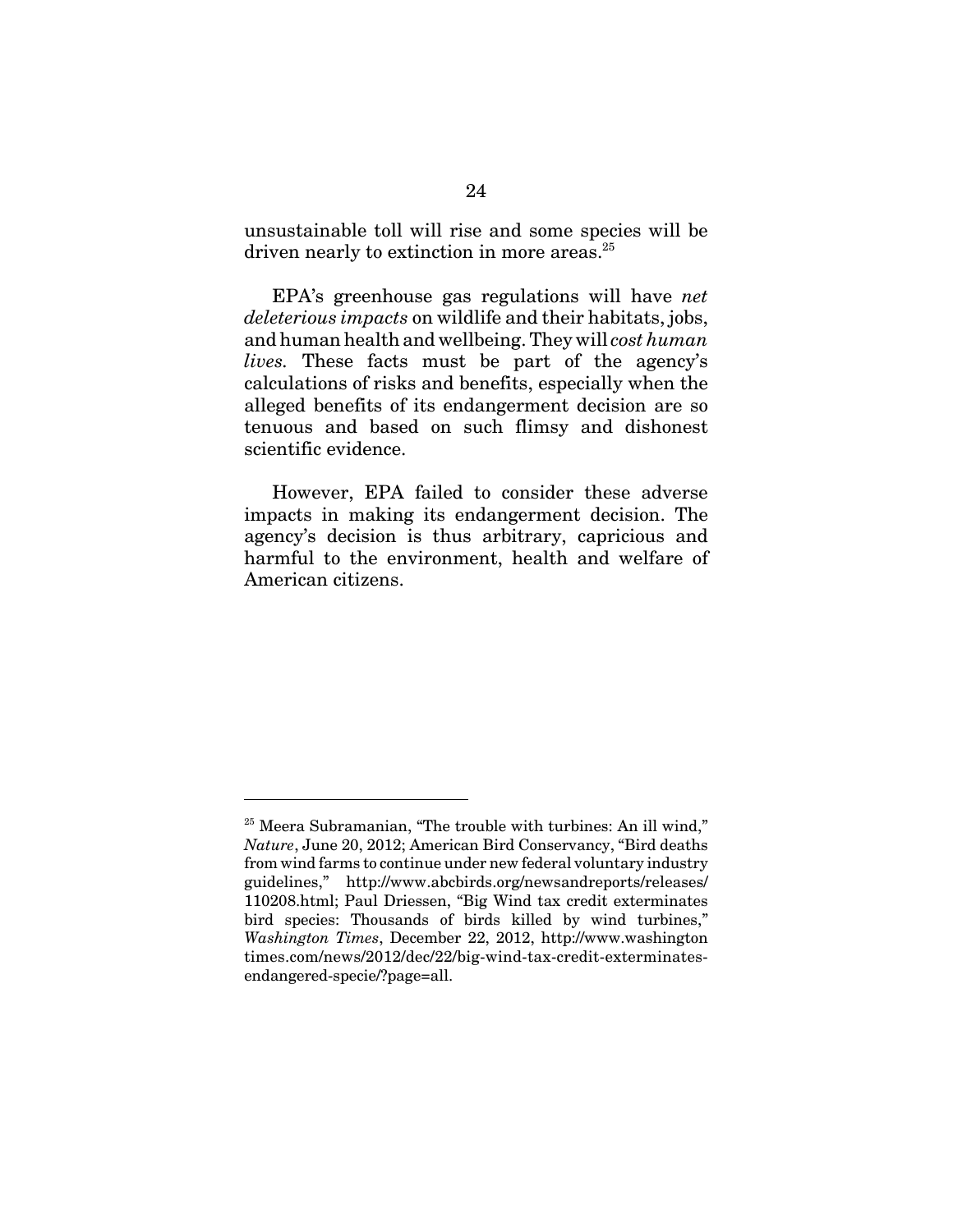### **III. Even Full Compliance With EPA's Carbon Dioxide And Greenhouse Gas Rules Would Achieve Zero Global Benefits, Because Emissions From Other Countries Will Continue To Increase Atmospheric GHG Levels.**

EPA's proposed remedy to hypothetically dangerous global warming is not only costly. It is ineffective and pointless. Even the agency has admitted that its actions will reduce global temperatures by impossibleto-measure hundredths of a degree over the next century – even under the assumption that greenhouse gases dominate climate change.26

By 2030, coal will be the most widely used fuel worldwide, as developing countries bring electricity to billions of people who still have little or no access to power and are desperate to escape crushing poverty. Even Europe has returned to coal in the last two years, with several countries using it to generate up to half their electricity, the International Energy Agency notes. These power plants will emit more carbon

<sup>26</sup> *See* Circuit Judge Brown's dissent from denial of rehearing *en banc*, citing the Joint Reply Brief for Non-State Petitioners and Supporting Intervenors: "Nor does [EPA] dispute that the new rules will impose massive burdens on a struggling economy, or that its program of vehicle standards will affect global mean temperatures by no more than *0.01 degree Celsius by 2100*." [emphasis in original]. 2012 U.S. App. LEXIS 25997 at \*48, n.3 (D.C. Cir. 2012).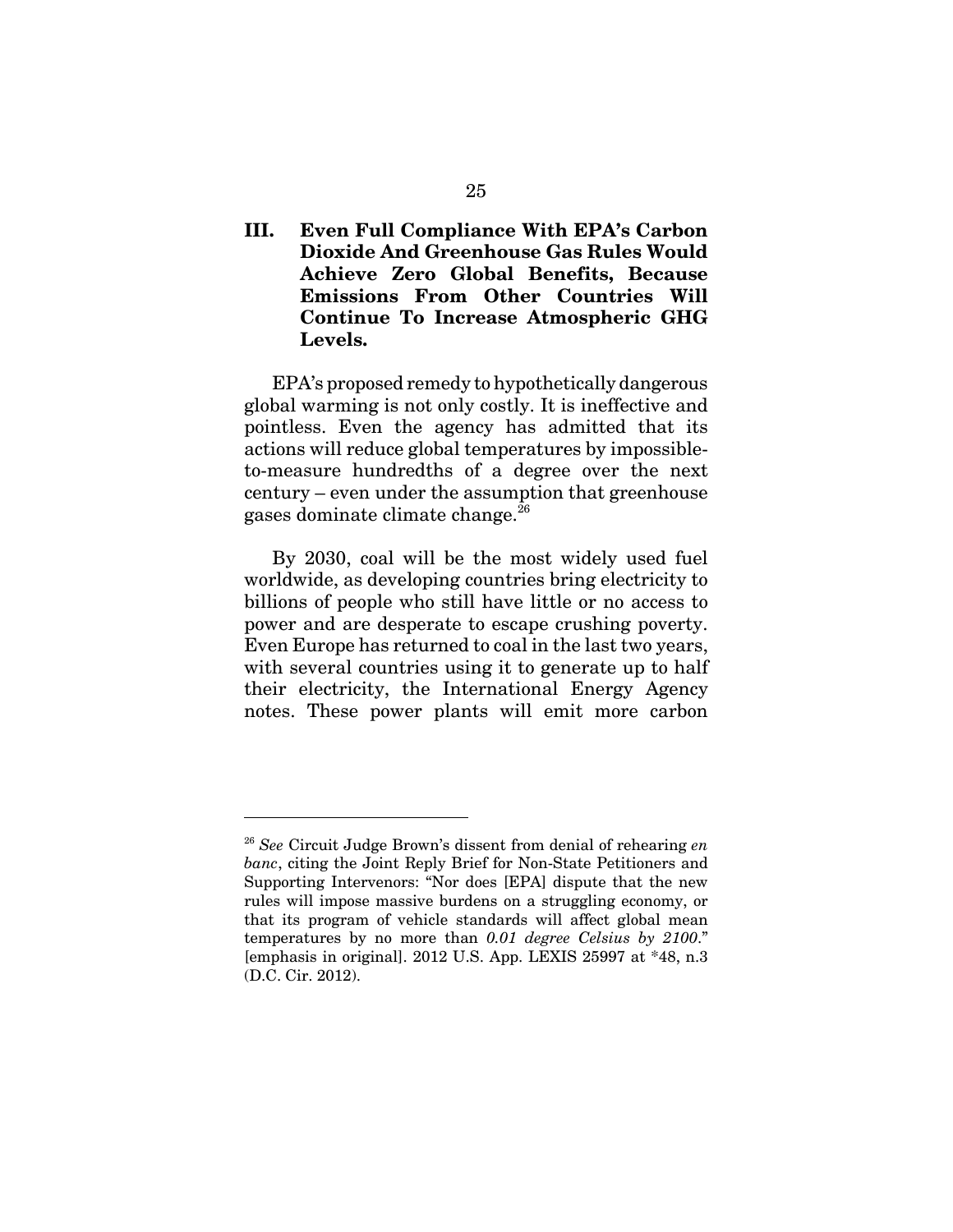dioxide, sending atmospheric  $CO<sub>2</sub>$  levels steadily higher.<sup>27</sup>

China already accounted for 46 percent of global coal demand in 2011; its 2011-2012 *increase* in carbon dioxide emissions exceeded the United Kingdom's *total*  $CO<sub>2</sub>$  emissions by 200 million tons.<sup>28</sup>

No developing countries are willing to sign new binding carbon dioxide reduction commitments. Japan is likely to abandon its pledge to slash GHG emissions by 25 percent. The European Union's climate change policy is verging on collapse, after the European Parliament voted against new subsidies for its  $CO<sub>2</sub>$ emissions trading program, and European leaders have called for a detailed study of how climate and renewable energy policies hurt families and industries, which are increasingly outraged over soaring energy prices, lost jobs, and elderly people dying of hypothermia because they can no longer afford adequate home heating.<sup>29</sup>

 $27$  Patrice Hill, "As U.S. scales back, King Coal reigns as global powerhose," *Washington Times*, March 4, 2013; Matt McGrath, "Green energy on the back foot after carbon trading blow," BBC News, April 18, 2013, http://www.bbc.co.uk/news/scienceenvironment-22183232.

 $28$  Chris Booker, "The debt-ridden EU stares bankruptcy in the face," *The* (*London*) *Telegraph*, April 20, 2013.

 $^{29}$  Joshua Chaffin, Pilita Clark and Chris Tighe, "Europe is shifting" away from carbon agenda," *Financial Times*, April 18, 2013; Sid Maher, "Europe's \$287bn carbon waste: UBS," *The Australian*, November 23, 2011; *Wall Street Journal* editorial, "Cap and trade collapses," April 19, 2013; EurActiv, " EU leaders to square the